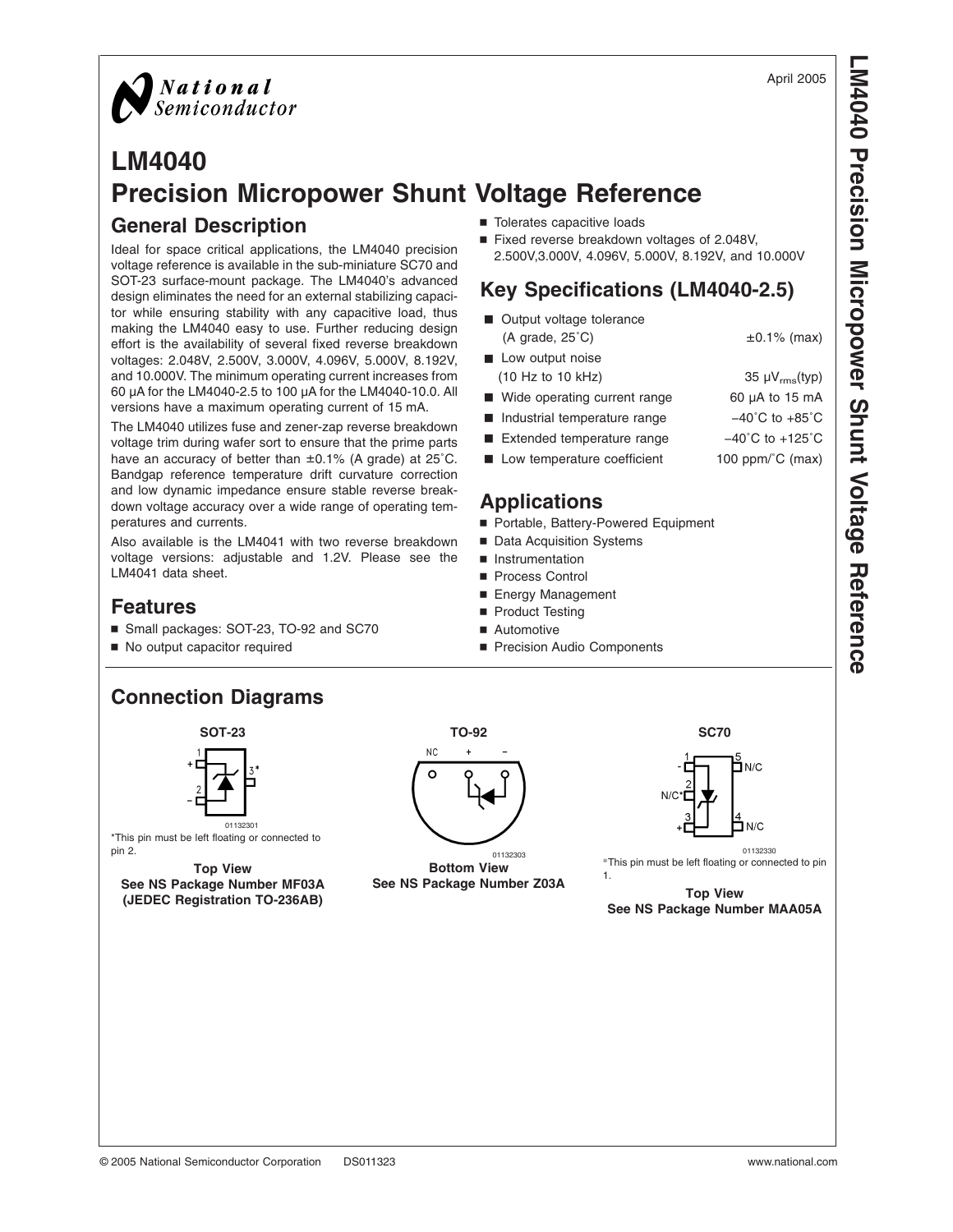#### **Ordering Information Industrial Temperature Range (−40˚C to +85˚C)**

| <b>Reverse</b><br><b>Breakdown</b><br><b>Voltage</b> | Package               |                  |                       |                       |                |                      |  |
|------------------------------------------------------|-----------------------|------------------|-----------------------|-----------------------|----------------|----------------------|--|
| <b>Tolerance at</b><br>25°C and<br>Average           |                       | M3 (SOT-23)      |                       | <b>M7 (SC70)</b>      |                | <b>NS</b><br>Package |  |
| <b>Reverse</b>                                       | Supplied as 1000      | Supplied as 3000 | Supplied as 1000      | Supplied as 3000      |                | <b>Number</b>        |  |
| <b>Breakdown</b>                                     | <b>Units Tape and</b> | Units tape and   | <b>Units Tape and</b> | <b>Units Tape and</b> | Z (TO-92)      |                      |  |
| Voltage                                              | Reel                  | Reel             | Reel                  | Reel                  |                |                      |  |
| Temperature                                          |                       |                  |                       |                       |                |                      |  |
| <b>Coefficient</b>                                   |                       |                  |                       |                       |                |                      |  |
| $±0.1\%$ , 100                                       | LM4040AIM3-2.0        | LM4040AIM3X-2.0  |                       |                       | LM4040AIZ-2.0  | MF03A,               |  |
| ppm/°C max (A                                        | LM4040AIM3-2.5        | LM4040AIM3X-2.5  |                       |                       | LM4040AIZ-2.5  | Z03A                 |  |
| grade)                                               | LM4040AIM3-3.0        | LM4040AIM3X-3.0  |                       |                       | LM4040AIZ-3.0  |                      |  |
|                                                      | LM4040AIM3-4.1        | LM4040AIM3X-4.1  |                       |                       | LM4040AIZ-4.1  |                      |  |
|                                                      | LM4040AIM3-5.0        | LM4040AIM3X-5.0  |                       |                       | LM4040AIZ-5.0  |                      |  |
|                                                      | LM4040AIM3-8.2        | LM4040AIM3X-8.2  |                       |                       | LM4040AIZ-8.2  |                      |  |
|                                                      | LM4040AIM3-10.0       | LM4040AIM3X-10.0 |                       |                       | LM4040AIZ-10.0 |                      |  |
| $\pm 0.2\%$ , 100                                    | LM4040BIM3-2.0        | LM4040BIM3X-2.0  | LM4040BIM7-2.0        | LM4040BIM7X-2.0       | LM4040BIZ-2.0  | MF03A,               |  |
| ppm/°C max (B                                        | LM4040BIM3-2.5        | LM4040BIM3X-2.5  | LM4040BIM7-2.5        | LM4040BIM7X-2.5       | LM4040BIZ-2.5  | Z03A,                |  |
| grade)                                               | LM4040BIM3-3.0        | LM4040BIM3X-3.0  | LM4040BIM7-3.0        | LM4040BIM7X-3.0       | LM4040BIZ-3.0  | MAA05A               |  |
|                                                      | LM4040BIM3-4.1        | LM4040BIM3X-4.1  | LM4040BIM7-4.1        | LM4040BIM7X-4.1       | LM4040BIZ-4.1  |                      |  |
|                                                      | LM4040BIM3-5.0        | LM4040BIM3X-5.0  | LM4040BIM7-5.0        | LM4040BIM7X-5.0       | LM4040BIZ-5.0  |                      |  |
|                                                      | LM4040BIM3-8.2        | LM4040BIM3X-8.2  |                       |                       | LM4040BIZ-8.2  |                      |  |
|                                                      | LM4040BIM3-10.0       | LM4040BIM3X-10.0 |                       |                       | LM4040BIZ-10.0 |                      |  |
| $±0.5\%$ , 100                                       | LM4040CIM3-2.0        | LM4040CIM3X-2.0  | LM4040CIM7-2.0        | LM4040CIM7X-2.0       | LM4040ClZ-2.0  | MF03A.               |  |
| ppm/°C max (C                                        | LM4040CIM3-2.5        | LM4040CIM3X-2.5  | LM4040CIM7-2.5        | LM4040CIM7X-2.5       | LM4040ClZ-2.5  | Z03A,                |  |
| grade)                                               | LM4040CIM3-3.0        | LM4040CIM3X-3.0  | LM4040CIM7-3.0        | LM4040CIM7X-3.0       | LM4040ClZ-3.0  | MAA05A               |  |
|                                                      | LM4040CIM3-4.1        | LM4040CIM3X-4.1  | LM4040CIM7-4.1        | LM4040CIM7X-4.1       | LM4040ClZ-4.1  |                      |  |
|                                                      | LM4040CIM3-5.0        | LM4040CIM3X-5.0  | LM4040CIM7-5.0        | LM4040CIM7X-5.0       | LM4040ClZ-5.0  |                      |  |
|                                                      | LM4040CIM3-8.2        | LM4040CIM3X-8.2  |                       |                       | LM4040ClZ-8.2  |                      |  |
|                                                      | LM4040CIM3-10.0       | LM4040CIM3X-10.0 |                       |                       | LM4040ClZ-10.0 |                      |  |
| $±1.0\%$ , 150                                       | LM4040DIM3-2.0        | LM4040DIM3X-2.0  | LM4040DIM7-2.0        | LM4040DIM7X-2.0       | LM4040DIZ-2.0  | <b>MF03A,</b>        |  |
| ppm/°C max (D                                        | LM4040DIM3-2.5        | LM4040DIM3X-2.5  | LM4040DIM7-2.5        | LM4040DIM7X-2.5       | LM4040DIZ-2.5  | Z03A,                |  |
| grade)                                               | LM4040DIM3-3.0        | LM4040DIM3X-3.0  | LM4040DIM7-3.0        | LM4040DIM7X-3.0       | LM4040DIZ-3.0  | MAA05A               |  |
|                                                      | LM4040DIM3-4.1        | LM4040DIM3X-4.1  | LM4040DIM7-4.1        | LM4040DIM7X-4.1       | LM4040DIZ-4.1  |                      |  |
|                                                      | LM4040DIM3-5.0        | LM4040DIM3X-5.0  | LM4040DIM7-5.0        | LM4040DIM7X-5.0       | LM4040DIZ-5.0  |                      |  |
|                                                      | LM4040DIM3-8.2        | LM4040DIM3X-8.2  |                       |                       | LM4040DIZ-8.2  |                      |  |
|                                                      | LM4040DIM3-10.0       | LM4040DIM3X-10.0 |                       |                       | LM4040DIZ-10.0 |                      |  |
| $±2.0\%$ , 150                                       | LM4040EIM3-2.0        | LM4040EIM3X-2.0  | LM4040EIM7-2.0        | LM4040EIM7X-2.0       | LM4040EIZ-2.0  | MF03A,               |  |
| ppm/°C max (E                                        | LM4040EIM3-2.5        | LM4040EIM3X-2.5  | LM4040EIM7-2.5        | LM4040EIM7X-2.5       | LM4040EIZ-2.5  | Z03A,                |  |
| grade)                                               | LM4040EIM3-3.0        | LM4040EIM3X-3.0  | LM4040EIM7-3.0        | LM4040EIM7X-3.0       | LM4040EIZ-3.0  | MAA05A               |  |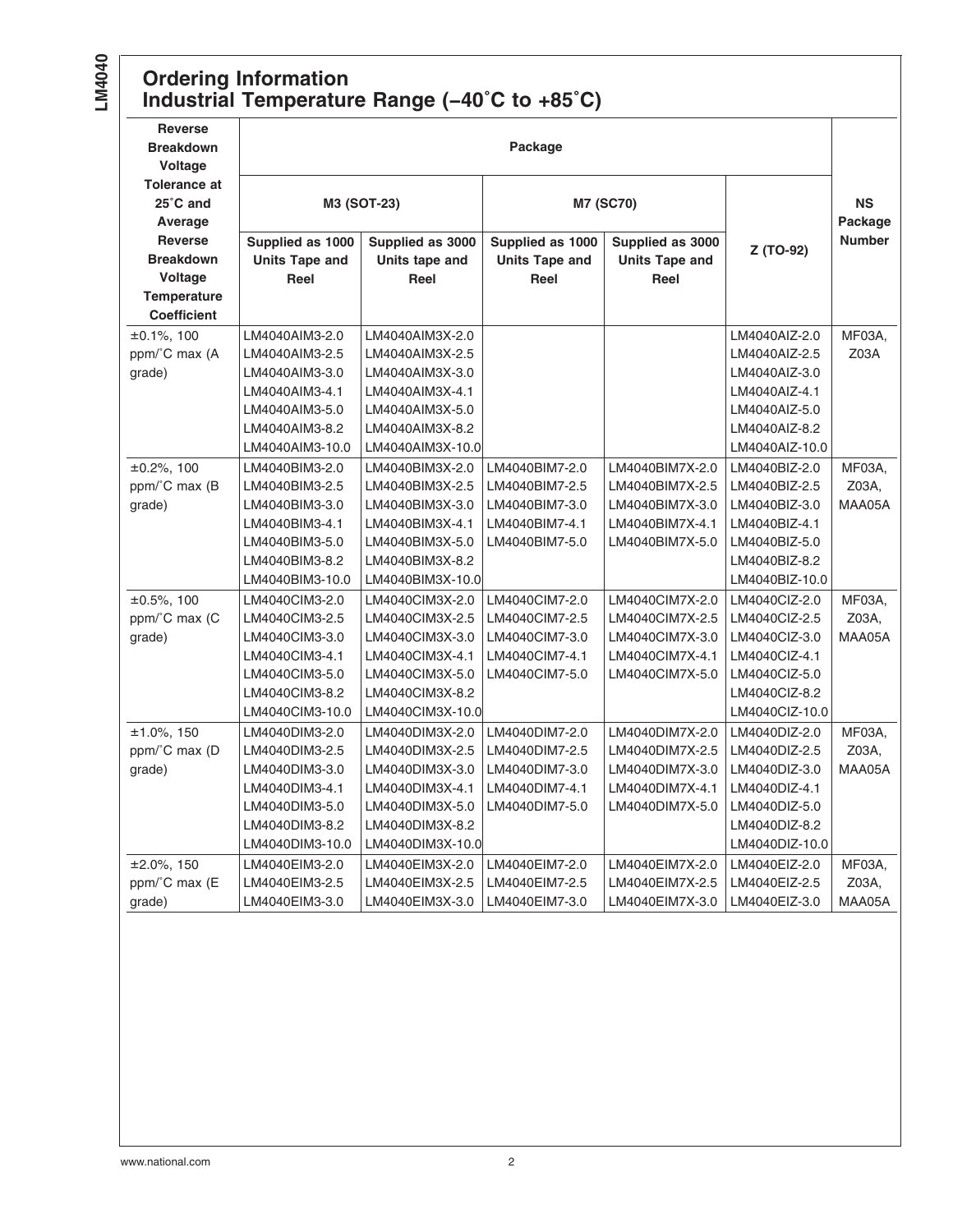### **Extended Temperature Range (−40 ˚C to +125˚C)**

| <b>Reverse Breakdown</b>               | Package                         |
|----------------------------------------|---------------------------------|
| Voltage Tolerance at 25 °C             | M3 (SOT-23)                     |
| and Average Reverse Breakdown          | See NS Package                  |
| <b>Voltage Temperature Coefficient</b> | <b>Number MF03A</b>             |
| $\pm 0.5$ %, 100 ppm/°C max (C grade)  | LM4040CEM3-2.0, LM4040CEM3-2.5, |
|                                        | LM4040CEM3-3.0, LM4040CEM3-5.0  |
| $\pm$ 1.0%, 150 ppm/°C max (D grade)   | LM4040DEM3-2.0, LM4040DEM3-2.5, |
|                                        | LM4040DEM3-3.0, LM4040DEM3-5.0  |
| $\pm 2.0\%$ , 150 ppm/°C max (E grade) | LM4040EEM3-2.0, LM4040EEM3-2.5, |
|                                        | LM4040EEM3-3.0                  |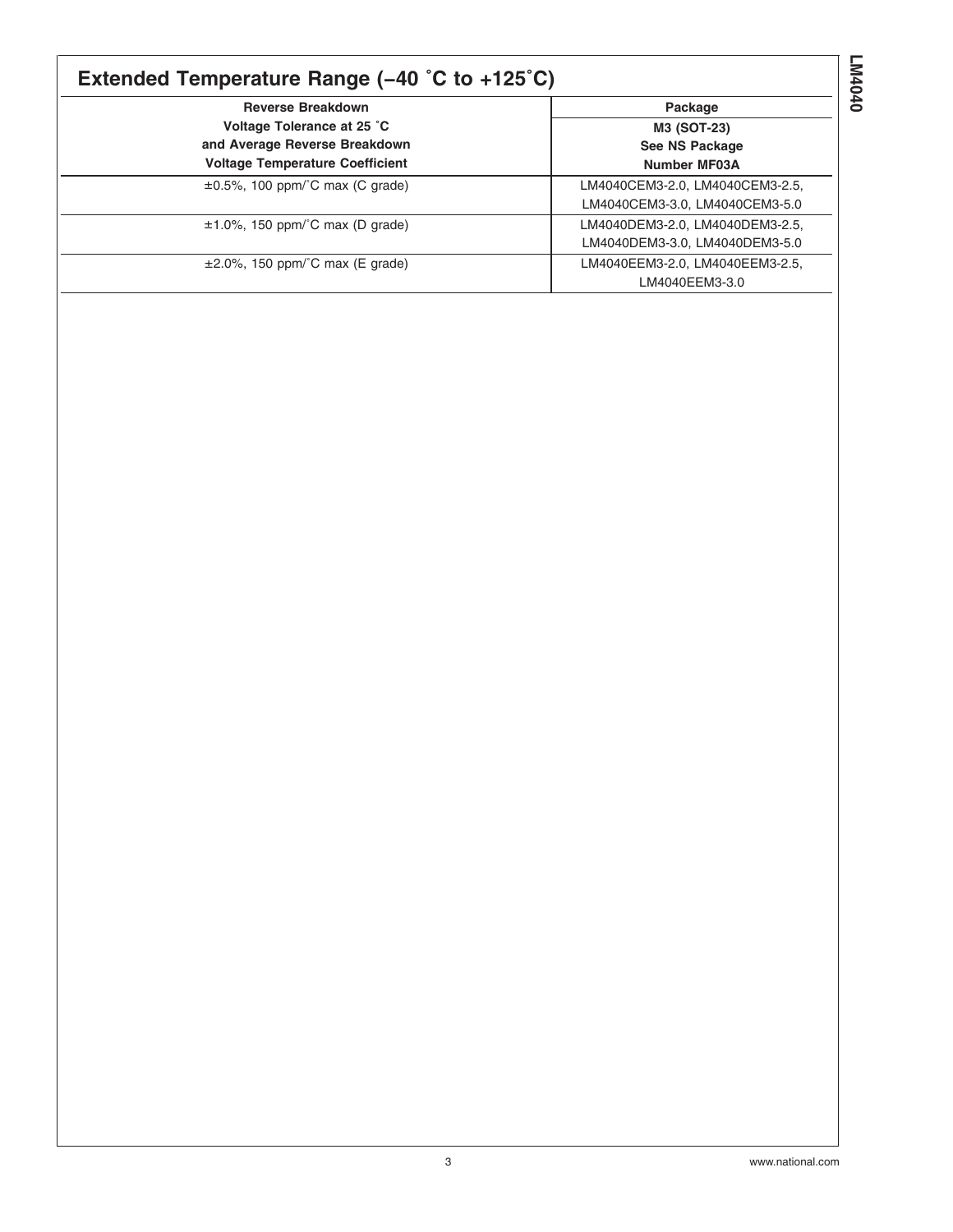#### **SOT-23 AND SC70 Package Marking Information**

Only three fields of marking are possible on the SOT-23's and SC70's small surface. This table gives the meaning of the three fields.

| <b>Part Marking</b> | <b>Field Definition</b>                                                              |
|---------------------|--------------------------------------------------------------------------------------|
| RJA SOT-23 only     | First Field:                                                                         |
| R2A SOT-23 only     |                                                                                      |
| RKA SOT-23 only     |                                                                                      |
| R4A SOT-23 only     | $R =$ Reference                                                                      |
| R5A SOT-23 only     | Second Field:                                                                        |
|                     | $J = 2.048V$ Voltage Option                                                          |
|                     | $2 = 2.500V$ Voltage Option                                                          |
| R8A SOT-23 only     | $K = 3.000V$ Voltage Option                                                          |
| R0A SOT-23 only     | $4 = 4.096V$ Voltage Option                                                          |
| <b>RJB</b>          |                                                                                      |
| R <sub>2</sub> B    | $5 = 5.000V$ Voltage Option                                                          |
| RKB                 |                                                                                      |
| R4B                 | 8= 8.192V Voltage Option                                                             |
| R <sub>5</sub> B    | $0 = 10.000V$ Voltage Option                                                         |
| R8B SOT-23 only     |                                                                                      |
| R0B SOT-23 only     | Third Field:                                                                         |
| <b>RJC</b>          |                                                                                      |
| R <sub>2</sub> C    | A-E = Initial Reverse Breakdown Voltage or Reference Voltage Tolerance               |
| <b>RKC</b>          |                                                                                      |
| R <sub>4</sub> C    | $A = \pm 0.1\%$ , B = $\pm 0.2\%$ , C = $+0.5\%$ , D = $\pm 1.0\%$ , E = $\pm 2.0\%$ |
| R <sub>5</sub> C    |                                                                                      |
| R8C SOT-23 only     |                                                                                      |
| R0C SOT-23 only     |                                                                                      |
| <b>RJD</b>          |                                                                                      |
| R <sub>2</sub> D    |                                                                                      |
| <b>RKD</b>          |                                                                                      |
| R <sub>4</sub> D    |                                                                                      |
| R <sub>5</sub> D    |                                                                                      |
| R8D SOT-23 only     |                                                                                      |
| R0D SOT-23 only     |                                                                                      |
| <b>RJE</b>          |                                                                                      |
| R <sub>2</sub> E    |                                                                                      |
| <b>RKE</b>          |                                                                                      |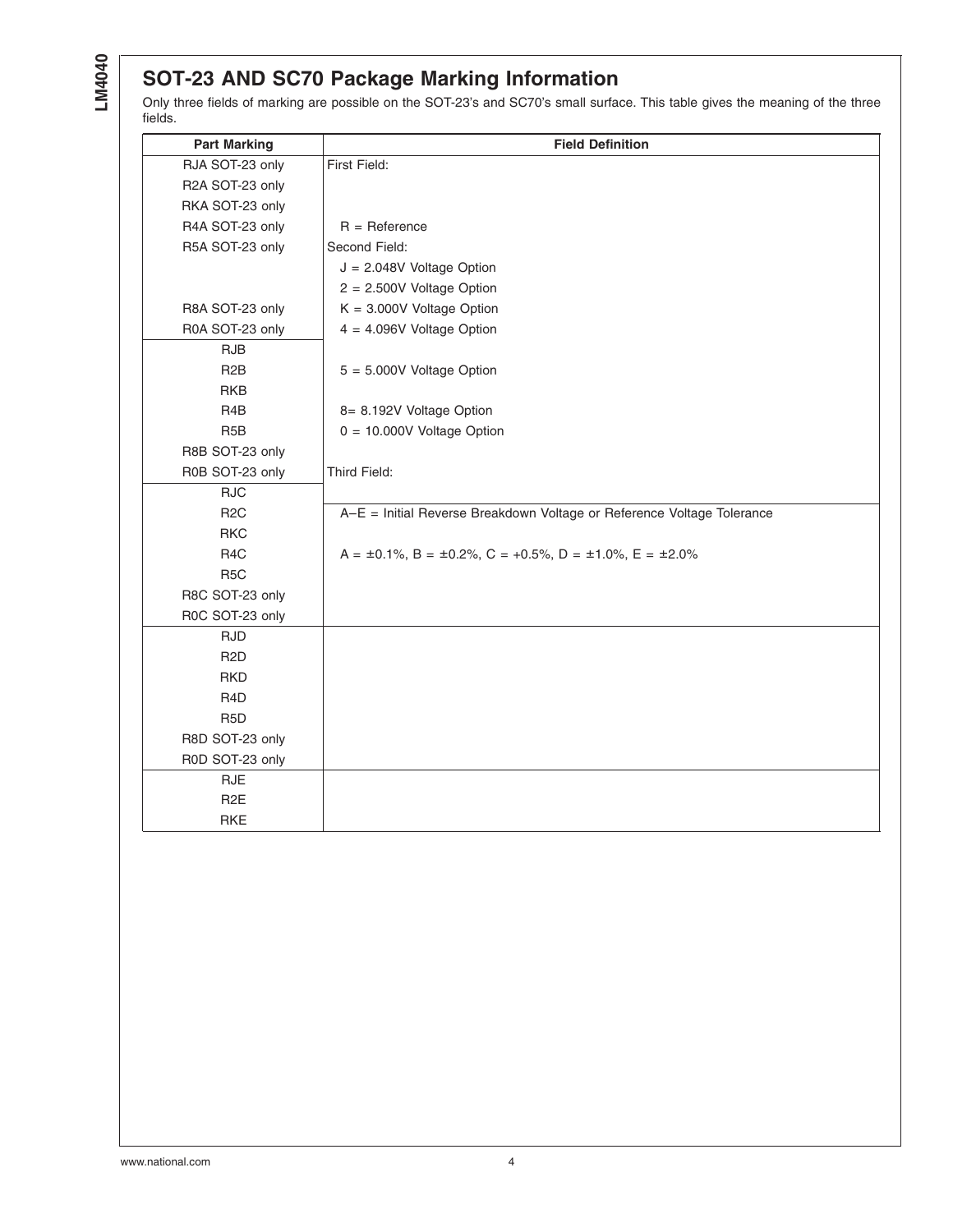#### **Absolute Maximum Ratings [\(Note 1\)](#page-21-0)**

**If Military/Aerospace specified devices are required, please contact the National Semiconductor Sales Office/ Distributors for availability and specifications.**

| <b>Reverse Current</b>                             | 20 mA                               |
|----------------------------------------------------|-------------------------------------|
| <b>Forward Current</b>                             | 10 mA                               |
| Power Dissipation ( $T_A = 25^{\circ}$ C) (Note 2) |                                     |
| M3 Package                                         | 306 mW                              |
| Z Package                                          | 550 mW                              |
| M7 Package                                         | 241 mW                              |
| Storage Temperature                                | $-65^{\circ}$ C to $+150^{\circ}$ C |
| Lead Temperature                                   |                                     |
| M3 Package                                         |                                     |
| Vapor phase (60 seconds)                           | $+215^{\circ}$ C                    |
| Infrared (15 seconds)                              | $+220^{\circ}$ C                    |
| Z Package                                          |                                     |
| Soldering (10 seconds)                             | $+260^{\circ}$ C                    |
| <b>ESD Susceptibility</b>                          |                                     |
| Human Body Model (Note 3)                          | 2 kV                                |

Machine Model [\(Note 3\)](#page-21-0) 200V See AN-450 "Surface Mounting Methods and Their Effect on Product Reliability" for other methods of soldering surface mount devices.

#### **Operating Ratings**(Notes [1, 2\)](#page-21-0)

| <b>Temperature Range</b><br>Industrial Temperature Range<br><b>Extended Temperature Range</b> | $(T_{min} \leq T_A \leq T_{max})$<br>$-40^{\circ}$ C $\leq$ T <sub>A</sub> $\leq$ +85 $^{\circ}$ C<br>$-40^{\circ}C \leq T_A \leq$<br>$+125^\circ$ C |
|-----------------------------------------------------------------------------------------------|------------------------------------------------------------------------------------------------------------------------------------------------------|
| Reverse Current                                                                               |                                                                                                                                                      |
| LM4040-2.0                                                                                    | 60 µA to 15 mA                                                                                                                                       |
| I M4040-2.5                                                                                   | 60 µA to 15 mA                                                                                                                                       |
| LM4040-3.0                                                                                    | 62 µA to 15 mA                                                                                                                                       |
| I M4040-4.1                                                                                   | 68 µA to 15 mA                                                                                                                                       |
| LM4040-5.0                                                                                    | 74 µA to 15 mA                                                                                                                                       |
| LM4040-8.2                                                                                    | 91 µA to 15 mA                                                                                                                                       |
| LM4040-10.0                                                                                   | 100 $\mu$ A to 15 mA                                                                                                                                 |
|                                                                                               |                                                                                                                                                      |

#### **LM4040-2.0 Electrical Characteristics (Industrial Temperature Range)**

**Boldface limits apply for T<sub>A</sub> = T<sub>J</sub> = T<sub>MIN</sub> to T<sub>MAX</sub>; all other limits T<sub>A</sub> = T<sub>J</sub> = 25°C. The grades A and B designate initial Re**verse Breakdown Voltage tolerances of ±0.1% and ±0.2%, respectively.

| Symbol                  | <b>Parameter</b>                                                   | <b>Conditions</b>             | <b>Typical</b><br>(Note 4) | <b>LM4040AIM3</b><br><b>LM4040AIZ</b><br>(Limit)<br>(Note 5) | LM4040BIM3<br><b>LM4040BIZ</b><br><b>LM4040BIM7</b><br>(Limit)<br>(Note 5) | <b>Units</b><br>(Limit) |
|-------------------------|--------------------------------------------------------------------|-------------------------------|----------------------------|--------------------------------------------------------------|----------------------------------------------------------------------------|-------------------------|
| $V_R$                   | Reverse Breakdown Voltage                                          | $I_B = 100 \mu A$             | 2.048                      |                                                              |                                                                            | $\vee$                  |
|                         | Reverse Breakdown Voltage                                          | $I_{B} = 100 \mu A$           |                            | ±2.0                                                         | ±4.1                                                                       | $mV$ (max)              |
|                         | Tolerance<br>(Note 6)                                              |                               |                            | ±15                                                          | ±17                                                                        | $mV$ (max)              |
| $I_{RMIN}$              | Minimum Operating Current                                          |                               | 45                         |                                                              |                                                                            | μA                      |
|                         |                                                                    |                               |                            | 60                                                           | 60                                                                         | $\mu A$ (max)           |
|                         |                                                                    |                               |                            | 65                                                           | 65                                                                         | $\mu A$ (max)           |
| $\Delta V_B/\Delta T$   | Average Reverse Breakdown $IB = 10$ mA                             |                               | ±20                        |                                                              |                                                                            | ppm/C                   |
| Voltage Temperature     | Coefficient                                                        | $I_B = 1 mA$                  | ±15                        | ±100                                                         | ±100                                                                       | ppm/°C (max)            |
|                         | (Note 6)                                                           | $I_B = 100 \mu A$             | ±15                        |                                                              |                                                                            | ppm/°C                  |
| $\Delta V_B/\Delta I_B$ | Reverse Breakdown Voltage                                          | $I_{RMIN} \leq I_R \leq 1$ mA | 0.3                        |                                                              |                                                                            | mV                      |
|                         | Change with Operating<br>Current Change (Note *NO<br>TARGET FOR *) |                               |                            | 0.8                                                          | 0.8                                                                        | $mV$ (max)              |
|                         |                                                                    |                               |                            | 1.0                                                          | 1.0                                                                        | $mV$ (max)              |
|                         |                                                                    | 1 mA $\leq$ $IB$ $\leq$ 15 mA | 2.5                        |                                                              |                                                                            | mV                      |
|                         |                                                                    |                               |                            | 6.0                                                          | 6.0                                                                        | $mV$ (max)              |
|                         |                                                                    |                               |                            | 8.0                                                          | 8.0                                                                        | $mV$ (max)              |
| $Z_{\mathsf{R}}$        | Reverse Dynamic                                                    | $I_B = 1$ mA, f = 120 Hz,     | 0.3                        |                                                              |                                                                            | $\Omega$                |
|                         | Impedance                                                          | $I_{AC} = 0.1 I_{B}$          |                            | 0.8                                                          | 0.8                                                                        | $\Omega$ (max)          |
| e <sub>N</sub>          | <b>Wideband Noise</b>                                              | $I_R = 100 \mu A$             | 35                         |                                                              |                                                                            | $\mu V_{rms}$           |
|                         |                                                                    | 10 Hz $\leq$ f $\leq$ 10 kHz  |                            |                                                              |                                                                            |                         |
|                         |                                                                    |                               |                            |                                                              |                                                                            |                         |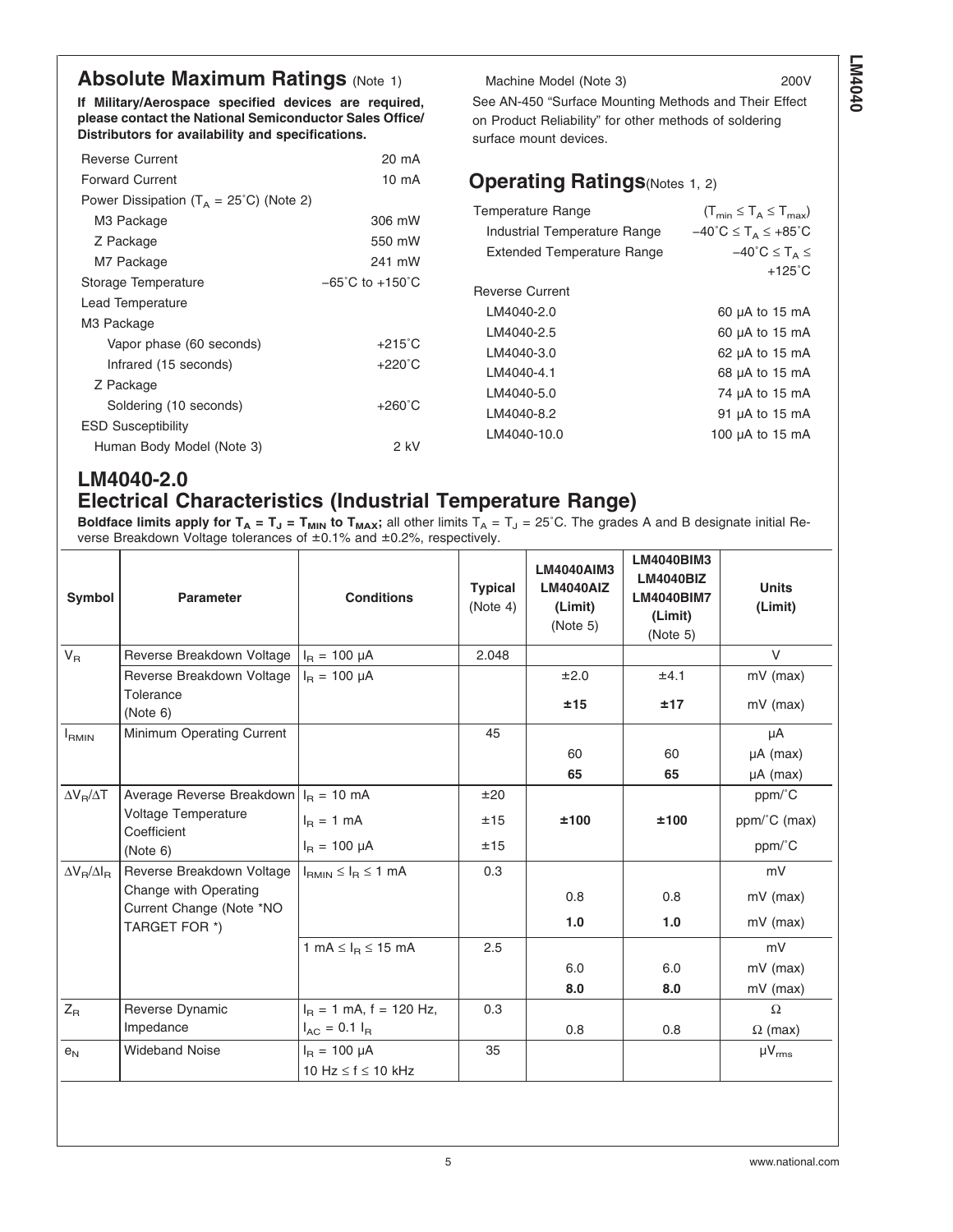# **LM4040-2.0**

#### **Electrical Characteristics (Industrial Temperature Range)** (Continued)

**Boldface limits apply for T<sub>A</sub> = T<sub>J</sub> = T<sub>MIN</sub> to T<sub>MAX</sub>;** all other limits T<sub>A</sub> = T<sub>J</sub> = 25°C. The grades A and B designate initial Reverse Breakdown Voltage tolerances of ±0.1% and ±0.2%, respectively.

| Symbol       | <b>Parameter</b>                                 | <b>Conditions</b>                                                               | <b>Typical</b><br>(Note 4) | LM4040AIM3<br><b>LM4040AIZ</b><br>(Limit)<br>(Note 5) | <b>LM4040BIM3</b><br><b>LM4040BIZ</b><br><b>LM4040BIM7</b><br>(Limit)<br>(Note 5) | <b>Units</b><br>(Limit) |
|--------------|--------------------------------------------------|---------------------------------------------------------------------------------|----------------------------|-------------------------------------------------------|-----------------------------------------------------------------------------------|-------------------------|
| $\Delta V_R$ | Reverse Breakdown Voltage<br>Long Term Stability | l t = 1000 hrs<br>$T = 25^{\circ}C \pm 0.1^{\circ}C$<br>$I_{\rm B} = 100 \mu A$ | 120                        |                                                       |                                                                                   | ppm                     |
| $V_{H YST}$  | <b>Thermal Hysteresis</b><br>(Note 8)            | $\Delta T = -40^{\circ}C$ to $+125^{\circ}C$                                    | 0.08                       |                                                       |                                                                                   | $\%$                    |

#### **LM4040-2.0 Electrical Characteristics (Industrial Temperature Range)**

**Boldface limits apply for T<sub>A</sub> = T<sub>J</sub> = T<sub>MIN</sub> to T<sub>MAX</sub>;** all other limits T<sub>A</sub> = T<sub>J</sub> = 25˚C. The grades C, D and E designate initial Reverse Breakdown Voltage tolerances of ±0.5%, ±1.0% and ±2.0%, respectively.

| Symbol                  | <b>Parameter</b>                            | <b>Conditions</b>                   | <b>Typical</b> | <b>LM4040CIM3</b> | <b>LM4040DIM3</b> | <b>LM4040EIM7</b> | <b>Units</b>   |
|-------------------------|---------------------------------------------|-------------------------------------|----------------|-------------------|-------------------|-------------------|----------------|
|                         |                                             |                                     | (Note 4)       | <b>LM4040ClZ</b>  | <b>LM4040DIZ</b>  | LM4040EIZ         | (Limit)        |
|                         |                                             |                                     |                | <b>LM4040CIM7</b> | <b>LM4040DIM7</b> | (Limit)           |                |
|                         |                                             |                                     |                | (Limit)           | (Limit)           | (Note 5)          |                |
|                         |                                             |                                     |                | (Note 5)          | (Note 5)          |                   |                |
| $V_{\rm R}$             | Reverse Breakdown<br>Voltage                | $I_R = 100 \mu A$                   | 2.048          |                   |                   |                   | $\vee$         |
|                         | Reverse Breakdown                           | $I_B = 100 \mu A$                   |                | ±10               | ±20               | ±41               | mV (max)       |
|                         | Voltage Tolerance<br>(Note 6)               |                                     |                | ±23               | ±40               | ±60               | $mV$ (max)     |
| $I_{RMIN}$              | Minimum Operating                           |                                     | 45             |                   |                   |                   | μA             |
|                         | Current                                     |                                     |                | 60                | 65                | 65                | $\mu A$ (max)  |
|                         |                                             |                                     |                | 65                | 70                | 70                | µA (max)       |
| $\Delta V_R/\Delta T$   | Average Reverse<br><b>Breakdown Voltage</b> | $I_R = 10$ mA                       | ±20            |                   |                   |                   | ppm/°C         |
|                         | Temperature                                 | $I_B = 1$ mA                        | ±15            | ±100              | ±150              | ±150              | ppm/°C (max)   |
|                         | Coefficient<br>(Note 6)                     | $I_R = 100 \mu A$                   | ±15            |                   |                   |                   | ppm/°C         |
| $\Delta V_B/\Delta I_B$ | Reverse Breakdown                           | $I_{RMIN} \leq I_R \leq 1$ mA       | 0.3            |                   |                   |                   | mV             |
|                         | Voltage Change with                         |                                     |                | 0.8               | 1.0               | 1.0               | mV (max)       |
|                         | <b>Operating Current</b>                    |                                     |                | 1.0               | $1.2$             | 1.2               | mV (max)       |
|                         | Change                                      | 1 mA $\leq$ $I_B \leq$ 15 mA        | 2.5            |                   |                   |                   | mV             |
|                         | (Note *NO TARGET<br>FOR $*$ )               |                                     |                | 6.0               | 8.0               | 8.0               | mV (max)       |
|                         |                                             |                                     |                | 8.0               | 10.0              | 10.0              | mV (max)       |
| $Z_{\rm R}$             | Reverse Dynamic                             | $I_B = 1$ mA, f = 120 Hz            | 0.3            |                   |                   |                   | $\Omega$       |
|                         | Impedance                                   | $I_{AC} = 0.1 I_{R}$                |                | 0.9               | 1.1               | 1.1               | $\Omega$ (max) |
| $e_N$                   | <b>Wideband Noise</b>                       | $I_B = 100 \mu A$                   | 35             |                   |                   |                   | $\mu V_{rms}$  |
|                         |                                             | 10 Hz $\leq$ f $\leq$ 10 kHz        |                |                   |                   |                   |                |
| $\Delta V_R$            | Reverse Breakdown $ t = 1000$ hrs           |                                     |                |                   |                   |                   |                |
|                         | Voltage Long Term                           | $T = 25^{\circ}C \pm 0.1^{\circ}C$  | 120            |                   |                   |                   | ppm            |
|                         | Stability                                   | $I_R = 100 \mu A$                   |                |                   |                   |                   |                |
| $V_{HYST}$              | <b>Thermal Hysteresis</b><br>(Note 8)       | $\Delta T = -40^{\circ}C$ to +125°C | 0.08           |                   |                   |                   | $\%$           |
|                         |                                             |                                     |                |                   |                   |                   |                |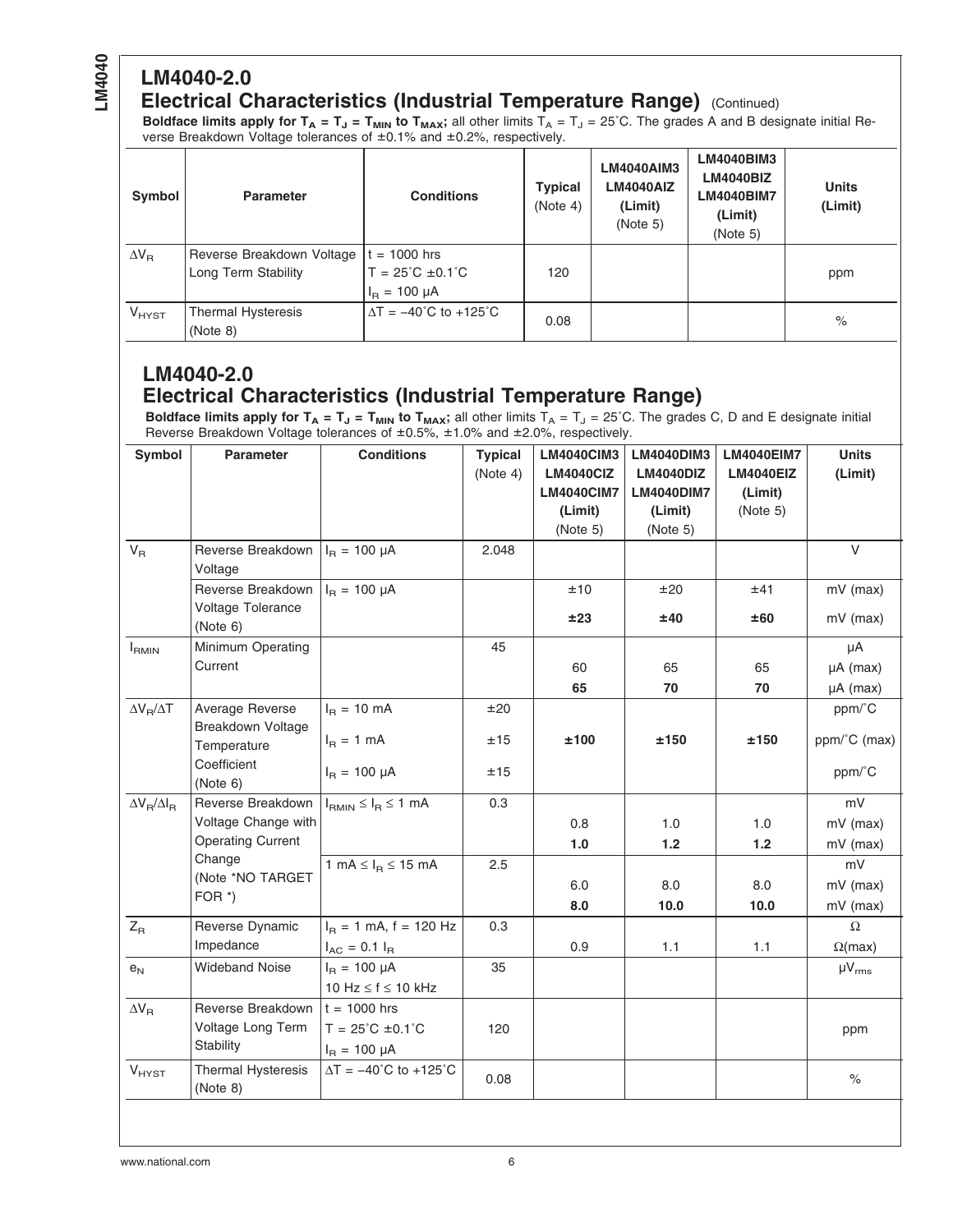#### **LM4040-2.0 Electrical Characteristics (Extended Temperature Range)**

**LM4040**

**Boldface limits apply for T<sub>A</sub> = T<sub>J</sub> = T<sub>MIN</sub> to T<sub>MAX</sub>;** all other limits T<sub>A</sub> = T<sub>J</sub> = 25˚C. The grades C, D and E designate initial Reverse Breakdown Voltage tolerances of ±0.5%, ±1.0% and ±2.0%, respectively.

| Symbol                  | Parameter                                       | <b>Conditions</b>                               | <b>Typical</b> | <b>LM4040CEM3</b> | LM4040DEM3 | <b>LM4040EEM3</b> | <b>Units</b>   |
|-------------------------|-------------------------------------------------|-------------------------------------------------|----------------|-------------------|------------|-------------------|----------------|
|                         |                                                 |                                                 | (Note 4)       | (Limit)           | (Limit)    | (Limit)           | (Limit)        |
|                         |                                                 |                                                 |                | (Note 5)          | (Note 5)   | (Note 5)          |                |
| $\mathsf{V}_\mathsf{R}$ | Reverse Breakdown                               | $I_B = 100 \mu A$                               | 2.048          |                   |            |                   | V              |
|                         | Voltage                                         |                                                 |                |                   |            |                   |                |
|                         | Reverse Breakdown                               | $I_R = 100 \mu A$                               |                | ±10               | ±20        | ±41               | $mV$ (max)     |
|                         | Voltage Tolerance<br>(Note 6)                   |                                                 |                | ±30               | ±50        | ±70               | $mV$ (max)     |
| $I_{RMIN}$              | Minimum Operating                               |                                                 | 45             |                   |            |                   | μA             |
|                         | Current                                         |                                                 |                | 60                | 65         | 65                | $\mu A$ (max)  |
|                         |                                                 |                                                 |                | 68                | 73         | 73                | $\mu A$ (max)  |
| $\Delta V_B/\Delta T$   | Average Reverse                                 | $I_B = 10 \text{ mA}$                           | ±20            |                   |            |                   | ppm/°C         |
|                         | Breakdown Voltage                               |                                                 | ±15            | ±100              | ±150       | ±150              |                |
|                         | Temperature                                     | $I_R = 1$ mA                                    |                |                   |            |                   | ppm/°C (max)   |
|                         | Coefficient                                     | $I_R = 100 \mu A$                               | ±15            |                   |            |                   | ppm/°C         |
|                         | (Note 6)                                        |                                                 |                |                   |            |                   |                |
| $\Delta V_B/\Delta I_B$ | Reverse Breakdown                               | $I_{RMIN} \leq I_R \leq 1$ mA                   | 0.3            |                   |            |                   | mV             |
|                         | Voltage Change with<br><b>Operating Current</b> |                                                 |                | 0.8               | 1.0        | 1.0               | mV (max)       |
|                         | Change                                          |                                                 |                |                   |            |                   |                |
|                         | (Note 7)                                        |                                                 |                | 1.0               | 1.2        | 1.2               | $mV$ (max)     |
|                         |                                                 | 1 mA $\leq$ $I_B \leq$ 15 mA                    | 2.5            |                   |            |                   | mV             |
|                         |                                                 |                                                 |                | 6.0               | 8.0        | 8.0               | mV (max)       |
|                         |                                                 |                                                 |                | 8.0               | 10.0       | 10.0              | $mV$ (max)     |
| $Z_{\mathsf{R}}$        | Reverse Dynamic                                 | $I_B = 1$ mA, f = 120 Hz,                       | 0.3            |                   |            |                   | $\Omega$       |
|                         | Impedance                                       | $I_{AC} = 0.1 I_{B}$                            |                | 0.9               | 1.1        | 1.1               | $\Omega$ (max) |
| e <sub>N</sub>          | <b>Wideband Noise</b>                           | $I_B = 100 \mu A$                               | 35             |                   |            |                   | $\mu V_{rms}$  |
|                         |                                                 | 10 Hz $\leq$ f $\leq$ 10 kHz                    |                |                   |            |                   |                |
| $\Delta V_R$            | Reverse Breakdown                               | $t = 1000$ hrs                                  |                |                   |            |                   |                |
|                         | Voltage Long Term                               | $T = 25^{\circ}C \pm 0.1^{\circ}C$              | 120            |                   |            |                   | ppm            |
|                         | Stability                                       | $I_R = 100 \mu A$                               |                |                   |            |                   |                |
| $V_{HYST}$              | Thermal Hysteresis<br>(Note 8)                  | $\Delta T = -40^{\circ}$ C to +125 $^{\circ}$ C | 0.08           |                   |            |                   | $\frac{0}{0}$  |

#### **LM4040-2.5 Electrical Characteristics (Industrial Temperature Range)**

**Boldface limits apply for T<sub>A</sub> = T<sub>J</sub> = T<sub>MIN</sub> to T<sub>MAX</sub>; all other limits T<sub>A</sub> = T<sub>J</sub> = 25°C. The grades A and B designate initial Re**verse Breakdown Voltage tolerances of ±0.1% and ±0.2%, respectively.

| Symbol            | <b>Parameter</b>          | <b>Conditions</b>       | <b>Typical</b><br>(Note 4) | LM4040AIM3<br><b>LM4040AIZ</b><br>(Limit)<br>(Note 5) | <b>LM4040BIM3</b><br><b>LM4040BIZ</b><br><b>LM4040BIM7</b><br>Limits<br>(Note 5) | <b>Units</b><br>(Limit) |
|-------------------|---------------------------|-------------------------|----------------------------|-------------------------------------------------------|----------------------------------------------------------------------------------|-------------------------|
| $V_R$             | Reverse Breakdown Voltage | $I_{B} = 100 \mu A$     | 2.500                      |                                                       |                                                                                  | V                       |
|                   | Reverse Breakdown Voltage | $I_{\rm B} = 100 \mu A$ |                            | ±2.5                                                  | ±5.0                                                                             | $mV$ (max)              |
|                   | Tolerance (Note 6)        |                         |                            | ±19                                                   | ±21                                                                              | $mV$ (max)              |
| <sup>I</sup> RMIN | Minimum Operating Current |                         | 45                         |                                                       |                                                                                  | μA                      |
|                   |                           |                         |                            | 60                                                    | 60                                                                               | $\mu A$ (max)           |
|                   |                           |                         |                            | 65                                                    | 65                                                                               | $\mu A$ (max)           |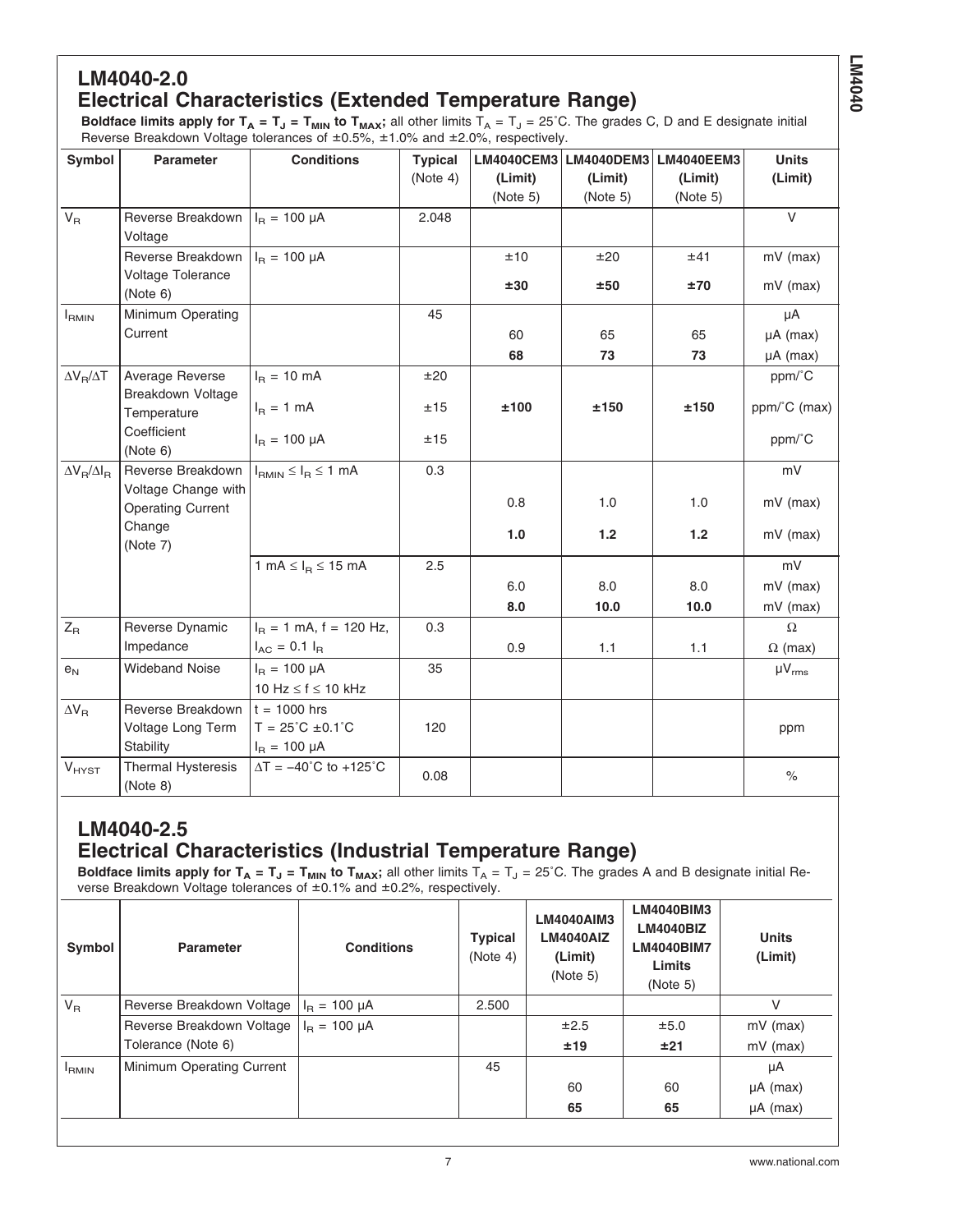# **LM4040-2.5**

#### **Electrical Characteristics (Industrial Temperature Range)** (Continued)

**Boldface limits apply for T<sub>A</sub> = T<sub>J</sub> = T<sub>MIN</sub> to T<sub>MAX</sub>;** all other limits T<sub>A</sub> = T<sub>J</sub> = 25°C. The grades A and B designate initial Reverse Breakdown Voltage tolerances of ±0.1% and ±0.2%, respectively.

| Symbol                  | <b>Parameter</b>                       | <b>Conditions</b>                            | <b>Typical</b><br>(Note 4) | <b>LM4040AIM3</b><br><b>LM4040AIZ</b><br>(Limit)<br>(Note 5) | <b>LM4040BIM3</b><br><b>LM4040BIZ</b><br><b>LM4040BIM7</b><br><b>Limits</b><br>(Note 5) | <b>Units</b><br>(Limit) |
|-------------------------|----------------------------------------|----------------------------------------------|----------------------------|--------------------------------------------------------------|-----------------------------------------------------------------------------------------|-------------------------|
| $\Delta V_B/\Delta T$   | Average Reverse Breakdown $IB = 10$ mA |                                              | ±20                        |                                                              |                                                                                         | ppm/°C                  |
|                         | Voltage Temperature                    | $I_{\rm B} = 1$ mA                           | ±15                        | ±100                                                         | ±100                                                                                    | ppm/°C (max)            |
|                         | Coefficient (Note 6)                   | $I_B = 100 \mu A$                            | ±15                        |                                                              |                                                                                         | ppm/°C                  |
| $\Delta V_B/\Delta I_B$ | Reverse Breakdown Voltage              | $I_{RMIN} \leq I_R \leq 1$ mA                | 0.3                        |                                                              |                                                                                         | mV                      |
|                         | Change with Operating                  |                                              |                            | 0.8                                                          | 0.8                                                                                     | $mV$ (max)              |
|                         | Current Change (Note 7)                |                                              |                            | 1.0                                                          | 1.0                                                                                     | $mV$ (max)              |
|                         |                                        | 1 mA $\leq$ $I_R \leq$ 15 mA                 | 2.5                        |                                                              |                                                                                         | mV                      |
|                         |                                        |                                              |                            | 6.0                                                          | 6.0                                                                                     | $mV$ (max)              |
|                         |                                        |                                              |                            | 8.0                                                          | 8.0                                                                                     | $mV$ (max)              |
| $Z_{\rm R}$             | Reverse Dynamic                        | $I_B = 1$ mA, f = 120 Hz,                    | 0.3                        |                                                              |                                                                                         | $\Omega$                |
|                         | Impedance                              | $I_{AC} = 0.1 I_{B}$                         |                            | 0.8                                                          | 0.8                                                                                     | $\Omega$ (max)          |
| e <sub>N</sub>          | <b>Wideband Noise</b>                  | $I_{B} = 100 \mu A$                          | 35                         |                                                              |                                                                                         | $\mu V_{rms}$           |
|                         |                                        | 10 Hz $\leq$ f $\leq$ 10 kHz                 |                            |                                                              |                                                                                         |                         |
| $\Delta V_R$            | Reverse Breakdown Voltage              | $t = 1000$ hrs                               |                            |                                                              |                                                                                         |                         |
|                         | Long Term Stability                    | $T = 25^{\circ}C \pm 0.1^{\circ}C$           | 120                        |                                                              |                                                                                         | ppm                     |
|                         |                                        | $I_{\rm B} = 100 \mu A$                      |                            |                                                              |                                                                                         |                         |
| $V_{HYST}$              | <b>Thermal Hysteresis</b><br>(Note 8)  | $\Delta T = -40^{\circ}C$ to $+125^{\circ}C$ | 0.08                       |                                                              |                                                                                         | $\%$                    |

#### **LM4040-2.5 Electrical Characteristics (Industrial Temperature Range)**

<code>Boldface limits apply for T<sub>A</sub> = T<sub>J</sub> = T<sub>MIN</sub> to T<sub>MAX</sub>; all other limits T<sub>A</sub> = T<sub>J</sub> = 25˚C. The grades C, D and E designate initial</code> Reverse Breakdown Voltage tolerances of ±0.5%, ±1.0% and ±2.0%, respectively.

| Symbol                | <b>Parameter</b>                                                           | <b>Conditions</b>                                                      | <b>Typical</b><br>(Note 4) | <b>LM4040CIM3</b><br>LM4040DIZ<br><b>LM4040CIM7</b><br>Limits<br>(Note 5) | LM4040DIM3<br>LM4040DIZ<br>LM4040DIM7<br><b>Limits</b><br>(Note 5) | LM4040EIM7<br><b>LM4040EIZ</b><br>Limits<br>(Note 5) | <b>Units</b><br>(Limit)              |
|-----------------------|----------------------------------------------------------------------------|------------------------------------------------------------------------|----------------------------|---------------------------------------------------------------------------|--------------------------------------------------------------------|------------------------------------------------------|--------------------------------------|
| $V_{R}$               | Reverse Breakdown  <br>Voltage                                             | $I_B = 100 \mu A$                                                      | 2.500                      |                                                                           |                                                                    |                                                      | V                                    |
|                       | Reverse Breakdown  <br><b>Voltage Tolerance</b><br>(Note 6)                | $I_{B} = 100 \mu A$                                                    |                            | ±12<br>±29                                                                | ±25<br>±49                                                         | ±50<br>±74                                           | $mV$ (max)<br>$mV$ (max)             |
| <b>I</b> RMIN         | Minimum Operating<br>Current                                               |                                                                        | 45                         | 60<br>65                                                                  | 65<br>70                                                           | 65<br>70                                             | μA<br>$\mu A$ (max)<br>$\mu A$ (max) |
| $\Delta V_B/\Delta T$ | Average Reverse<br>Breakdown Voltage<br>Temperature<br>Coefficient(Note 6) | $I_{\rm B} = 10 \text{ mA}$<br>$I_{\rm B} = 1$ mA<br>$I_R = 100 \mu A$ | ±20<br>±15<br>±15          | ±100                                                                      | ±150                                                               | ±150                                                 | ppm/°C<br>ppm/°C (max)<br>ppm/°C     |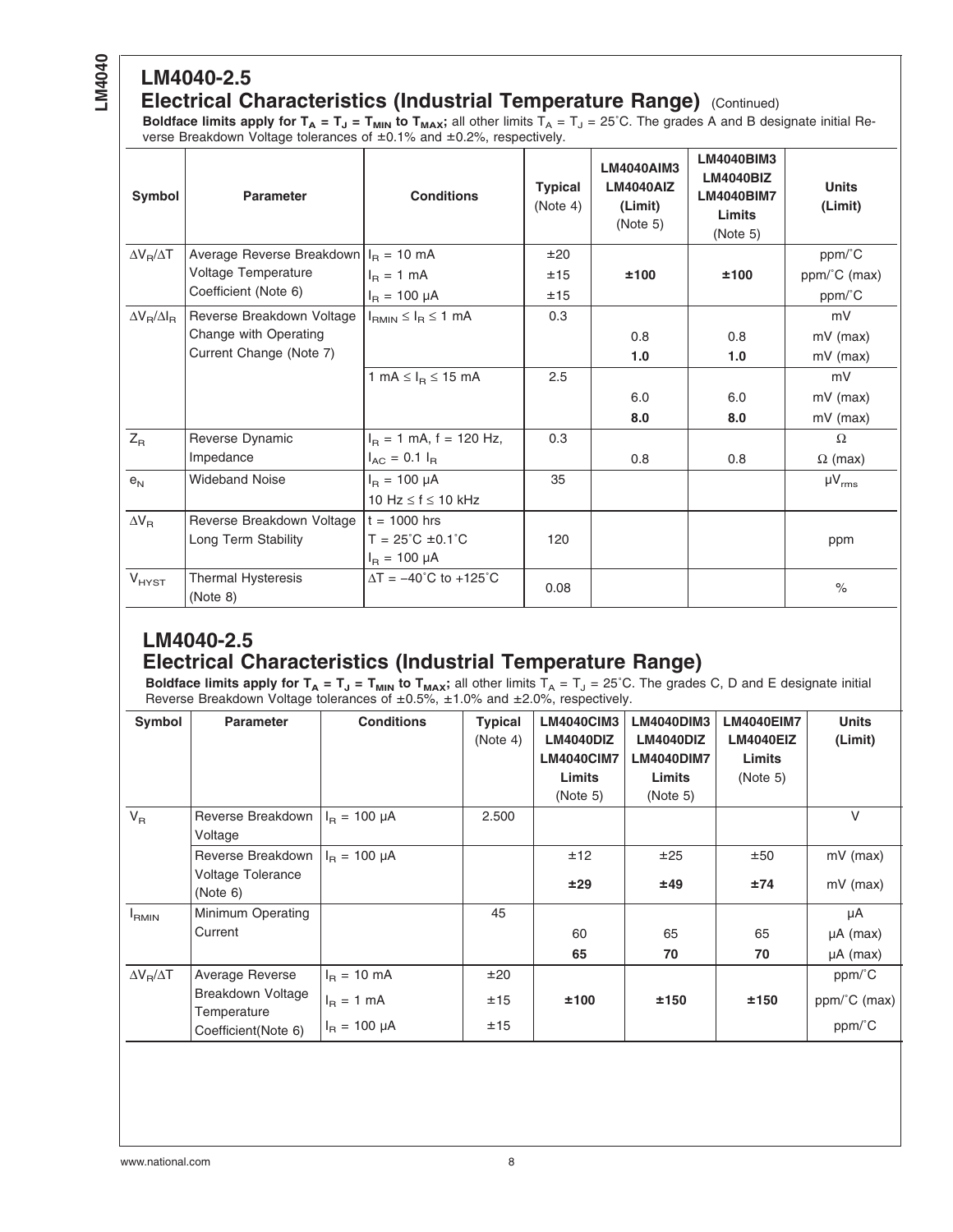## **LM4040-2.5**

#### **Electrical Characteristics (Industrial Temperature Range)** (Continued)

**Boldface limits apply for**  $T_A = T_J = T_{MIN}$  **to**  $T_{MAX}$ **; all other limits**  $T_A = T_J = 25^{\circ}$ **C. The grades C, D and E designate initial** Reverse Breakdown Voltage tolerances of ±0.5%, ±1.0% and ±2.0%, respectively.

| Symbol                  | <b>Parameter</b>                      | <b>Conditions</b>                    | <b>Typical</b> | <b>LM4040CIM3</b> | LM4040DIM3       | <b>LM4040EIM7</b> | <b>Units</b>   |
|-------------------------|---------------------------------------|--------------------------------------|----------------|-------------------|------------------|-------------------|----------------|
|                         |                                       |                                      | (Note 4)       | <b>LM4040DIZ</b>  | <b>LM4040DIZ</b> | <b>LM4040EIZ</b>  | (Limit)        |
|                         |                                       |                                      |                | <b>LM4040CIM7</b> | LM4040DIM7       | Limits            |                |
|                         |                                       |                                      |                | Limits            | Limits           | (Note 5)          |                |
|                         |                                       |                                      |                | (Note 5)          | (Note 5)         |                   |                |
| $\Delta V_R/\Delta I_R$ | Reverse Breakdown                     | $I_{RMIN} \leq I_R \leq 1$ mA        | 0.3            |                   |                  |                   | mV             |
|                         | Voltage Change with                   |                                      |                | 0.8               | 1.0              | 1.0               | $mV$ (max)     |
|                         | <b>Operating Current</b>              |                                      |                | 1.0               | 1.2              | 1.2               | $mV$ (max)     |
| Change                  | 1 mA $\leq$ $I_B \leq$ 15 mA          | 2.5                                  |                |                   |                  | mV                |                |
|                         | (Note 7)                              |                                      |                | 6.0               | 8.0              | 8.0               | $mV$ (max)     |
|                         |                                       |                                      |                | 8.0               | 10.0             | 10.0              | $mV$ (max)     |
| $Z_{\mathsf{R}}$        | Reverse Dynamic                       | $I_B = 1$ mA, f = 120 Hz             | 0.3            |                   |                  |                   | $\Omega$       |
|                         | Impedance                             | $I_{AC} = 0.1 I_{B}$                 |                | 0.9               | 1.1              | 1.1               | $\Omega$ (max) |
| e <sub>N</sub>          | <b>Wideband Noise</b>                 | $I_{\rm B} = 100 \mu A$              | 35             |                   |                  |                   | $\mu V_{rms}$  |
|                         |                                       | 10 Hz $\leq$ f $\leq$ 10 kHz         |                |                   |                  |                   |                |
| $\Delta V_R$            | Reverse Breakdown                     | $t = 1000$ hrs                       |                |                   |                  |                   |                |
|                         | Voltage Long Term                     | $T = 25^{\circ}C \pm 0.1^{\circ}C$   | 120            |                   |                  |                   | ppm            |
|                         | Stability                             | $I_{B} = 100 \mu A$                  |                |                   |                  |                   |                |
| $V_{HYST}$              | <b>Thermal Hysteresis</b><br>(Note 8) | $\Delta T = -40^{\circ}C$ to +125 °C | 0.08           |                   |                  |                   | $\%$           |

#### **LM4040-2.5 Electrical Characteristics (Extended Temperature Range)**

<code>Boldface limits apply for T<sub>A</sub> = T<sub>J</sub> = T<sub>MIN</sub> to T<sub>MAX</sub>; all other limits T<sub>A</sub> = T<sub>J</sub> = 25˚C. The grades C, D and E designate initial</code> Reverse Breakdown Voltage tolerances of ±0.5%, ±1.0% and ±2.0%, respectively.

| Symbol                  | <b>Parameter</b>                     | <b>Conditions</b>             | <b>Typical</b> | <b>LM4040CEM3</b> | LM4040DEM3 | <b>LM4040EEM3</b> | <b>Units</b>  |
|-------------------------|--------------------------------------|-------------------------------|----------------|-------------------|------------|-------------------|---------------|
|                         |                                      |                               | (Note 4)       | Limits            | Limits     | Limits            | (Limit)       |
|                         |                                      |                               |                | (Note 5)          | (Note 5)   | (Note 5)          |               |
| $\mathsf{V}_\mathsf{R}$ | Reverse Breakdown                    | $I_R = 100 \mu A$             | 2.500          |                   |            |                   | $\vee$        |
|                         | Voltage                              |                               |                |                   |            |                   |               |
|                         | Reverse Breakdown $ I_R = 100 \mu A$ |                               |                | ±12               | ±25        | ±50               | mV (max)      |
|                         | Voltage                              |                               |                | ±38               | ±63        | ±88               | $mV$ (max)    |
|                         | Tolerance(Note 6)                    |                               |                |                   |            |                   |               |
| <b>I</b> RMIN           | Minimum Operating                    |                               | 45             |                   |            |                   | μA            |
|                         | Current                              |                               |                | 60                | 65         | 65                | $\mu A$ (max) |
|                         |                                      |                               |                | 68                | 73         | 73                | $\mu A$ (max) |
| $\Delta V_B/\Delta T$   | Average Reverse                      | $I_{\rm B} = 10 \text{ mA}$   | ±20            |                   |            |                   | ppm/°C        |
|                         | Breakdown Voltage                    | $I_R = 1$ mA                  | ±15            | ±100              | ±150       | ±150              | ppm/°C (max)  |
|                         | Temperature                          |                               |                |                   |            |                   |               |
|                         | Coefficient (Note 6)                 | $I_R = 100 \mu A$             | ±15            |                   |            |                   | ppm/°C        |
| $\Delta V_B/\Delta I_B$ | Reverse Breakdown                    | $I_{RMIN} \leq I_R \leq 1$ mA | 0.3            |                   |            |                   | mV            |
|                         | Voltage Change with                  |                               |                | 0.8               | 1.0        | 1.0               |               |
|                         | <b>Operating Current</b>             |                               |                |                   |            |                   | $mV$ (max)    |
|                         | Change                               |                               |                | 1.0               | $1.2$      | $1.2$             | $mV$ (max)    |
|                         | (Note 7)                             |                               |                |                   |            |                   |               |
|                         |                                      | 1 mA $\leq$ $I_R \leq$ 15 mA  | 2.5            |                   |            |                   | mV            |
|                         |                                      |                               |                | 6.0               | 8.0        | 8.0               | $mV$ (max)    |
|                         |                                      |                               |                | 8.0               | 10.0       | 10.0              | $mV$ (max)    |
|                         |                                      |                               |                |                   |            |                   |               |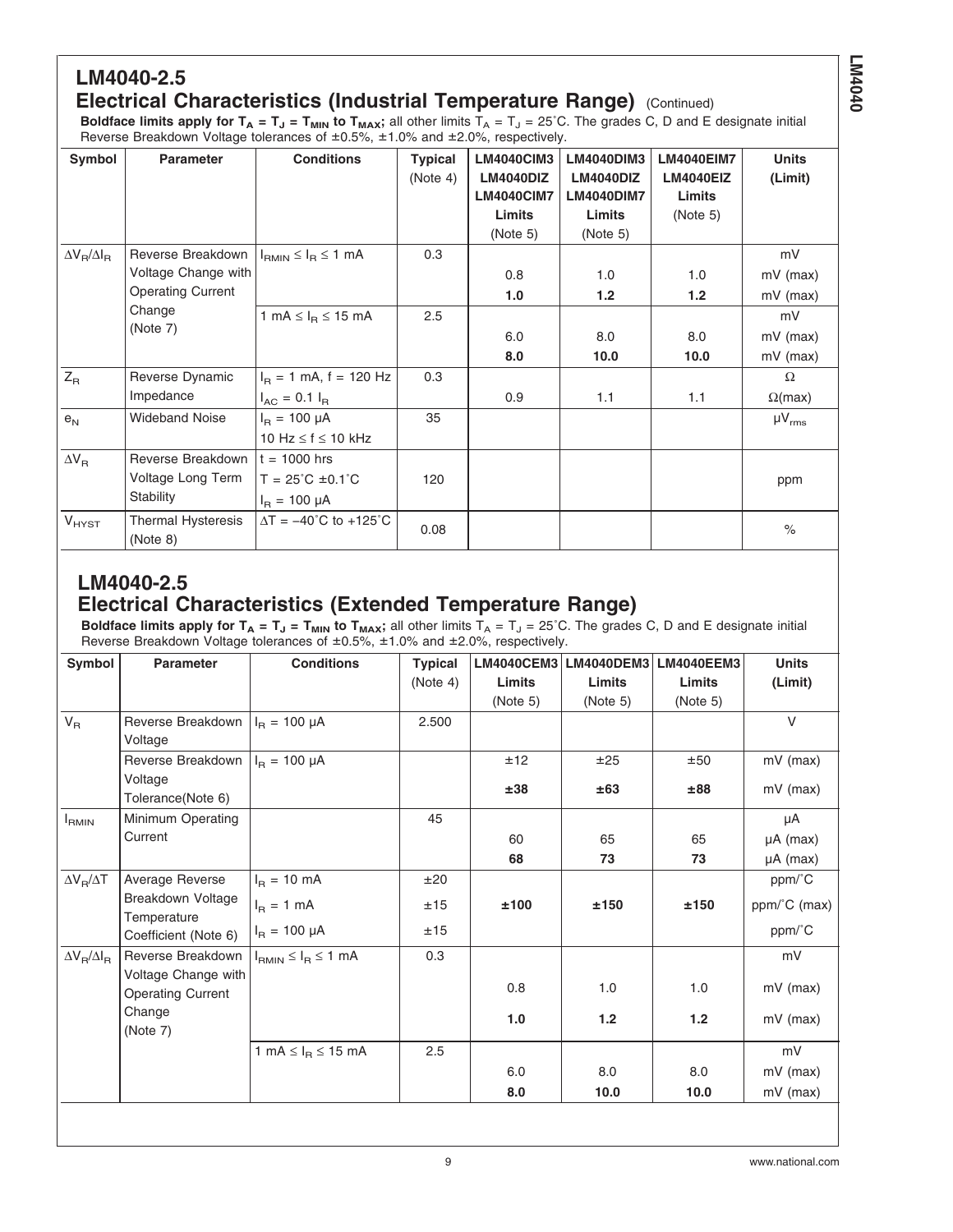# **LM4040-2.5**

#### **Electrical Characteristics (Extended Temperature Range)** (Continued)

**Boldface limits apply for T<sub>A</sub> = T<sub>J</sub> = T<sub>MIN</sub> to T<sub>MAX</sub>;** all other limits T<sub>A</sub> = T<sub>J</sub> = 25˚C. The grades C, D and E designate initial Reverse Breakdown Voltage tolerances of ±0.5%, ±1.0% and ±2.0%, respectively.

| Symbol             | <b>Parameter</b>      | <b>Conditions</b>                            | <b>Typical</b> |          | LM4040CEM3   LM4040DEM3 | LM4040EEM3 | <b>Units</b>   |
|--------------------|-----------------------|----------------------------------------------|----------------|----------|-------------------------|------------|----------------|
|                    |                       |                                              | (Note 4)       | Limits   | <b>Limits</b>           | Limits     | (Limit)        |
|                    |                       |                                              |                | (Note 5) | (Note 5)                | (Note 5)   |                |
| $Z_{R}$            | Reverse Dynamic       | $IR = 1$ mA, f = 120 Hz,                     | 0.3            |          |                         |            | Ω              |
|                    | Impedance             | $I_{AC} = 0.1 I_{B}$                         |                | 0.9      | 1.1                     | 1.1        | $\Omega$ (max) |
| e <sub>N</sub>     | <b>Wideband Noise</b> | $I_{\rm B} = 100 \mu A$                      | 35             |          |                         |            | $\mu V_{rms}$  |
|                    |                       | 10 Hz $\leq$ f $\leq$ 10 kHz                 |                |          |                         |            |                |
| $\Delta V_{\rm B}$ | Reverse Breakdown     | $t = 1000$ hrs                               |                |          |                         |            |                |
|                    | Voltage Long Term     | $T = 25^{\circ}C \pm 0.1^{\circ}C$           | 120            |          |                         |            | ppm            |
|                    | Stability             | $I_{B} = 100 \mu A$                          |                |          |                         |            |                |
| $V_{H YST}$        | Thermal Hysteresis    | $\Delta T = -40^{\circ}C$ to $+125^{\circ}C$ | 0.08           |          |                         |            | $\%$           |
|                    | (Note 8)              |                                              |                |          |                         |            |                |

#### **LM4040-3.0 Electrical Characteristics (Industrial Temperature Range)**

<code>Boldface limits apply for T<sub>A</sub> = T<sub>J</sub> = T<sub>MIN</sub> to T<sub>MAX</sub>; all other limits T<sub>A</sub> = T<sub>J</sub> = 25˚C. The grades A and B designate initial Re-</code> verse Breakdown Voltage tolerances of ±0.1% and ±0.2%, respectively.

| Symbol                  | <b>Parameter</b>               | <b>Conditions</b>                   | <b>Typical</b><br>(Note 4) | <b>LM4040AIM3</b><br><b>LM4040AIZ</b><br>(Limit)<br>(Note 5) | <b>LM4040BIM3</b><br><b>LM4040BIZ</b><br><b>LM4040BIM7</b><br>Limits<br>(Note 5) | <b>Units</b><br>(Limit) |
|-------------------------|--------------------------------|-------------------------------------|----------------------------|--------------------------------------------------------------|----------------------------------------------------------------------------------|-------------------------|
| $V_{B}$                 | Reverse Breakdown Voltage      | $I_{\rm B} = 100 \mu A$             | 3.000                      |                                                              |                                                                                  | $\vee$                  |
|                         | Reverse Breakdown Voltage      | $I_B = 100 \mu A$                   |                            | ±3.0                                                         | ±6.0                                                                             | mV (max)                |
|                         | Tolerance (Note 6)             |                                     |                            | ±22                                                          | ±26                                                                              | $mV$ (max)              |
| $I_{RMIN}$              | Minimum Operating Current      |                                     | 47                         |                                                              |                                                                                  | μA                      |
|                         |                                |                                     |                            | 62                                                           | 62                                                                               | $\mu A$ (max)           |
|                         |                                |                                     |                            | 67                                                           | 67                                                                               | $\mu A$ (max)           |
| $\Delta V_B/\Delta T$   | Average Reverse Breakdown      | $I_{\rm B} = 10 \text{ mA}$         | ±20                        |                                                              |                                                                                  | ppm/°C                  |
|                         | Voltage Temperature            | $I_{\rm B} = 1$ mA                  | ±15                        | ±100                                                         | ±100                                                                             | ppm/°C (max)            |
|                         | Coefficient (Note 6)           | $I_{\rm B} = 100 \mu A$             | ±15                        |                                                              |                                                                                  | ppm/°C                  |
| $\Delta V_B/\Delta I_B$ | Reverse Breakdown Voltage      | $I_{BMIN} \leq I_B \leq 1$ mA       | 0.6                        |                                                              |                                                                                  | mV                      |
|                         | Change with Operating          |                                     |                            | 0.8                                                          | 0.8                                                                              | $mV$ (max)              |
|                         | Current Change (Note 7)        |                                     |                            | 1.1                                                          | 1.1                                                                              | $mV$ (max)              |
|                         |                                | 1 mA $\leq$ $I_B \leq$ 15 mA        | 2.7                        |                                                              |                                                                                  | mV                      |
|                         |                                |                                     |                            | 6.0                                                          | 6.0                                                                              | $mV$ (max)              |
|                         |                                |                                     |                            | 9.0                                                          | 9.0                                                                              | $mV$ (max)              |
| $Z_{\mathsf{R}}$        | Reverse Dynamic                | $I_B = 1$ mA, f = 120 Hz,           | 0.4                        |                                                              |                                                                                  | $\Omega$                |
|                         | Impedance                      | $I_{AC}$ = 0.1 $I_{B}$              |                            | 0.9                                                          | 0.9                                                                              | $\Omega$ (max)          |
| $e_N$                   | <b>Wideband Noise</b>          | $I_B = 100 \mu A$                   | 35                         |                                                              |                                                                                  | $\mu V_{rms}$           |
|                         |                                | 10 Hz $\leq$ f $\leq$ 10 kHz        |                            |                                                              |                                                                                  |                         |
| $\Delta V_R$            | Reverse Breakdown Voltage      | $t = 1000$ hrs                      |                            |                                                              |                                                                                  |                         |
|                         | Long Term Stability            | $T = 25^{\circ}C \pm 0.1^{\circ}C$  | 120                        |                                                              |                                                                                  | ppm                     |
|                         |                                | $I_{\rm B} = 100 \mu A$             |                            |                                                              |                                                                                  |                         |
| $V_{HYST}$              | Thermal Hysteresis<br>(Note 8) | $\Delta T = -40^{\circ}C$ to +125°C | 0.08                       |                                                              |                                                                                  | $\frac{1}{\alpha}$      |
|                         |                                |                                     |                            |                                                              |                                                                                  |                         |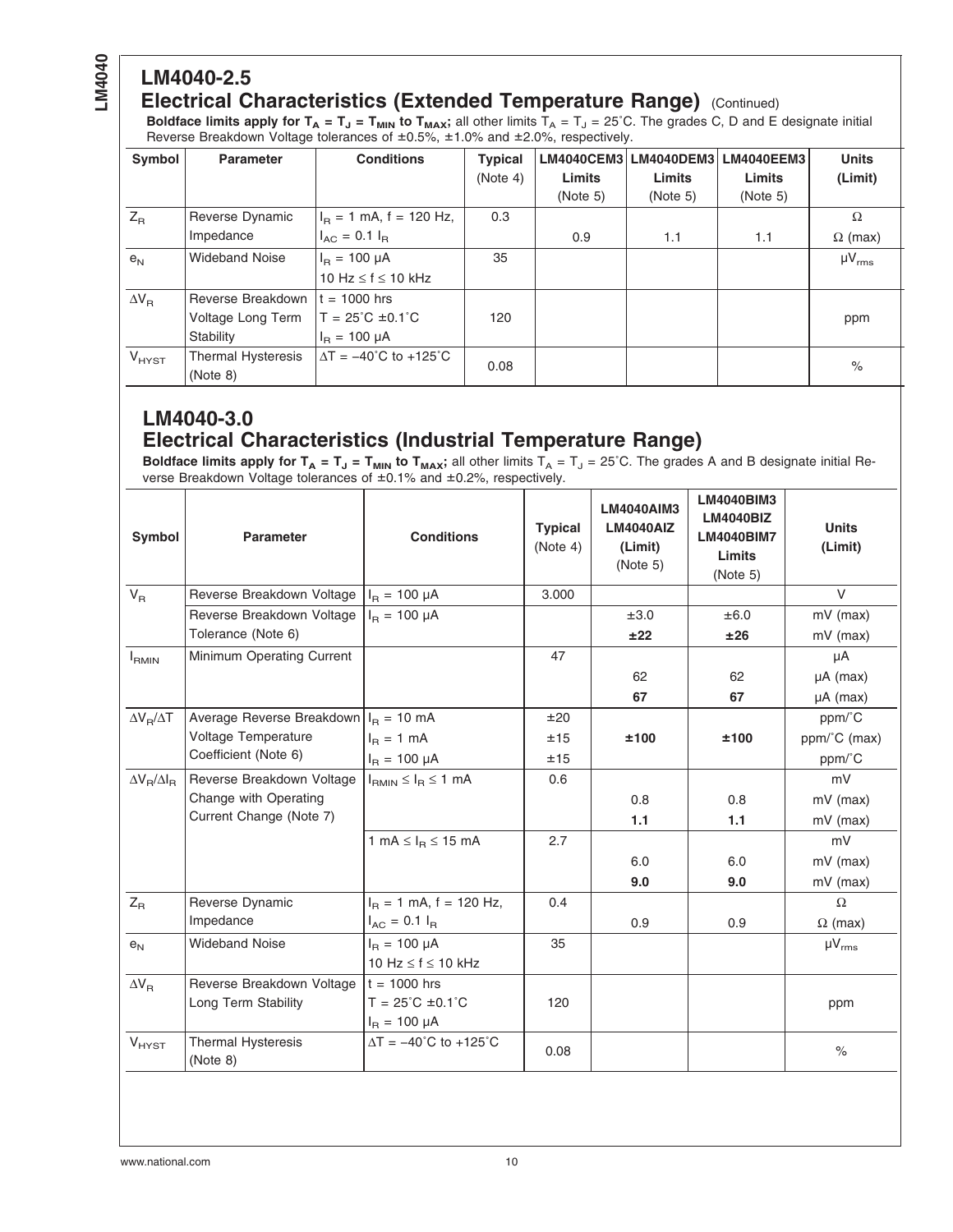# **LM4040-3.0**

#### **Electrical Characteristics (Industrial Temperature Range)**

**Boldface limits apply for**  $T_A = T_J = T_{MIN}$  **to**  $T_{MAX}$ **; all other limits**  $T_A = T_J = 25^{\circ}$ **C. The grades C, D and E designate initial** Reverse Breakdown Voltage tolerances of ±0.5%, ±1.0% and ±2.0%, respectively.

| Symbol                  | <b>Parameter</b>                        | <b>Conditions</b>                             | <b>Typical</b> | <b>LM4040CIM3</b> | <b>LM4040DIM3</b> | <b>LM4040EIM7</b> | <b>Units</b>   |
|-------------------------|-----------------------------------------|-----------------------------------------------|----------------|-------------------|-------------------|-------------------|----------------|
|                         |                                         |                                               | (Note 4)       | <b>LM4040DIZ</b>  | <b>LM4040DIZ</b>  | <b>LM4040EIZ</b>  | (Limit)        |
|                         |                                         |                                               |                | <b>LM4040CIM7</b> | <b>LM4040DIM7</b> | Limits            |                |
|                         |                                         |                                               |                | Limits            | Limits            | (Note 5)          |                |
|                         |                                         |                                               |                | (Note 5)          | (Note 5)          |                   |                |
| $V_{R}$                 | Reverse Breakdown<br>Voltage            | $I_R = 100 \mu A$                             | 3.000          |                   |                   |                   | V              |
|                         | Reverse Breakdown                       | $I_B = 100 \mu A$                             |                | ±15               | ±30               | ±60               | mV (max)       |
|                         | Voltage Tolerance<br>(Note 6)           |                                               |                | ±34               | ±59               | ±89               | $mV$ (max)     |
| $I_{RMIN}$              | Minimum Operating                       |                                               | 45             |                   |                   |                   | μA             |
|                         | Current                                 |                                               |                | 60                | 65                | 65                | $\mu A$ (max)  |
|                         |                                         |                                               |                | 65                | 70                | 70                | $\mu A$ (max)  |
| $\Delta V_B/\Delta T$   | Average Reverse                         | $I_R = 10 \text{ mA}$                         | ±20            |                   |                   |                   | ppm/°C         |
|                         | <b>Breakdown Voltage</b><br>Temperature | $I_R = 1$ mA                                  | ±15            | ±100              | ±150              | ±150              | ppm/°C (max)   |
|                         | Coefficient(Note 6)                     | $I_R = 100 \mu A$                             | ±15            |                   |                   |                   | ppm/°C         |
| $\Delta V_B/\Delta I_B$ | Reverse Breakdown                       | $I_{RMIN} \leq I_R \leq 1$ mA                 | 0.4            |                   |                   |                   | mV             |
|                         | Voltage Change with                     |                                               |                | 0.8               | 1.1               | 1.1               | $mV$ (max)     |
|                         | <b>Operating Current</b>                |                                               |                | 1.1               | 1.3               | 1.3               | $mV$ (max)     |
|                         | Change                                  | 1 mA $\leq$ $I_B \leq$ 15 mA                  | 2.7            |                   |                   |                   | mV             |
|                         | (Note 7)                                |                                               |                | 6.0               | 8.0               | 8.0               | $mV$ (max)     |
|                         |                                         |                                               |                | 9.0               | 11.0              | 11.0              | $mV$ (max)     |
| $Z_{\mathsf{R}}$        | Reverse Dynamic                         | $I_B = 1$ mA, f = 120 Hz                      | 0.4            |                   |                   |                   | Ω              |
|                         | Impedance                               | $I_{AC} = 0.1 I_{B}$                          |                | 0.9               | 1.2               | 1.2               | $\Omega$ (max) |
| e <sub>N</sub>          | <b>Wideband Noise</b>                   | $I_B = 100 \mu A$                             | 35             |                   |                   |                   | $\mu V_{rms}$  |
|                         |                                         | 10 Hz $\leq$ f $\leq$ 10 kHz                  |                |                   |                   |                   |                |
| $\Delta V_R$            | Reverse Breakdown                       | $t = 1000$ hrs                                |                |                   |                   |                   |                |
|                         | Voltage Long Term                       | $T = 25^{\circ}C \pm 0.1^{\circ}C$            | 120            |                   |                   |                   | ppm            |
|                         | Stability                               | $I_R = 100 \mu A$                             |                |                   |                   |                   |                |
| <b>V<sub>HYST</sub></b> | Thermal Hysteresis<br>(Note 8)          | $\Delta T = -40^{\circ}C$ to +125 $^{\circ}C$ | 0.08           |                   |                   |                   | $\%$           |

#### **LM4040-3.0 Electrical Characteristics (Extended Temperature Range)**

**Boldface limits apply for T<sub>A</sub> = T<sub>J</sub> = T<sub>MIN</sub> to T<sub>MAX</sub>;** all other limits T<sub>A</sub> = T<sub>J</sub> = 25˚C. The grades C, D and E designate initial Reverse Breakdown Voltage tolerances of ±0.5%, ±1.0% and ±2.0%, respectively.

| Symbol            | <b>Parameter</b>  | <b>Conditions</b>       | <b>Typical</b> | <b>LM4040CEM3</b> |          | LM4040DEM3 LM4040EEM3 | <b>Units</b>  |
|-------------------|-------------------|-------------------------|----------------|-------------------|----------|-----------------------|---------------|
|                   |                   |                         | (Note 4)       | Limits            | Limits   | Limits                | (Limit)       |
|                   |                   |                         |                | (Note 5)          | (Note 5) | (Note 5)              |               |
| $V_{R}$           | Reverse Breakdown | $I_{\rm B} = 100 \mu A$ | 3.000          |                   |          |                       | V             |
|                   | Voltage           |                         |                |                   |          |                       |               |
|                   | Reverse Breakdown | $I_{\rm B} = 100 \mu A$ |                | ±15               | ±30      | ±60                   | $mV$ (max)    |
|                   | Voltage           |                         |                | ±45               | ±75      | ±105                  | $mV$ (max)    |
|                   | Tolerance(Note 6) |                         |                |                   |          |                       |               |
| <sup>I</sup> RMIN | Minimum Operating |                         | 47             |                   |          |                       | μA            |
|                   | Current           |                         |                | 62                | 67       | 67                    | $\mu A$ (max) |
|                   |                   |                         |                | 70                | 75       | 75                    | $\mu A$ (max) |
|                   |                   |                         |                |                   |          |                       |               |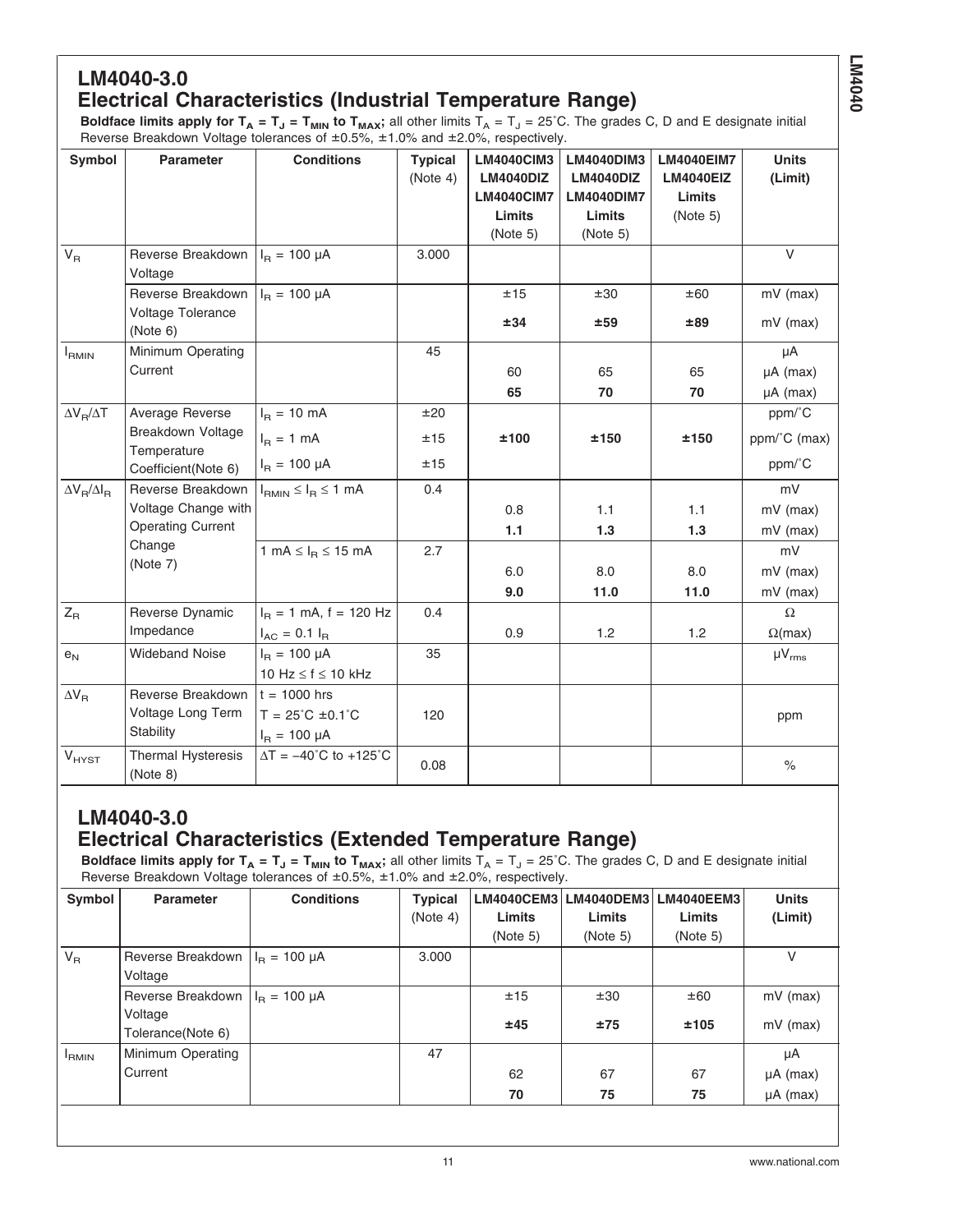# **LM4040-3.0**

#### **Electrical Characteristics (Extended Temperature Range)** (Continued)

**Boldface limits apply for T<sub>A</sub> = T<sub>J</sub> = T<sub>MIN</sub> to T<sub>MAX</sub>;** all other limits T<sub>A</sub> = T<sub>J</sub> = 25˚C. The grades C, D and E designate initial Reverse Breakdown Voltage tolerances of ±0.5%, ±1.0% and ±2.0%, respectively.

| Symbol                                        | <b>Parameter</b>                                | <b>Conditions</b>                   | <b>Typical</b> |          | LM4040CEM3 LM4040DEM3 | <b>LM4040EEM3</b> | <b>Units</b>   |
|-----------------------------------------------|-------------------------------------------------|-------------------------------------|----------------|----------|-----------------------|-------------------|----------------|
|                                               |                                                 |                                     | (Note 4)       | Limits   | <b>Limits</b>         | <b>Limits</b>     | (Limit)        |
|                                               |                                                 |                                     |                | (Note 5) | (Note 5)              | (Note 5)          |                |
| $\Delta V_B/\Delta T$                         | Average Reverse                                 | $I_R = 10 \text{ mA}$               | ±20            |          |                       |                   | ppm/°C         |
|                                               | Breakdown Voltage<br>Temperature                | $I_R = 1$ mA                        | ±15            | ±100     | ±150                  | ±150              | ppm/°C (max)   |
|                                               | Coefficient (Note 6)                            | $I_B = 100 \mu A$                   | ±15            |          |                       |                   | ppm/°C         |
| $\Delta V_{\textsf{R}}/\Delta I_{\textsf{R}}$ | Reverse Breakdown                               | $I_{RMIN} \leq I_R \leq 1$ mA       | 0.4            |          |                       |                   | mV             |
|                                               | Voltage Change with<br><b>Operating Current</b> |                                     |                | 0.8      | 1.1                   | 1.1               | $mV$ (max)     |
|                                               | Change<br>(Note 7)                              |                                     |                | 1.1      | 1.3                   | 1.3               | $mV$ (max)     |
|                                               |                                                 | 1 mA $\leq$ $I_R \leq$ 15 mA        | 2.7            |          |                       |                   | mV             |
|                                               |                                                 |                                     |                | 6.0      | 8.0                   | 8.0               | $mV$ (max)     |
|                                               |                                                 |                                     |                | 9.0      | 11.0                  | 11.0              | $mV$ (max)     |
| $Z_{\mathsf{R}}$                              | Reverse Dynamic                                 | $I_B = 1$ mA, f = 120 Hz,           | 0.4            |          |                       |                   | $\Omega$       |
|                                               | Impedance                                       | $I_{AC}$ = 0.1 $I_{B}$              |                | 0.9      | 1.2                   | 1.2               | $\Omega$ (max) |
| $\mathsf{e}_\mathsf{N}$                       | <b>Wideband Noise</b>                           | $I_R = 100 \mu A$                   | 35             |          |                       |                   | $\mu V_{rms}$  |
|                                               |                                                 | 10 Hz $\leq$ f $\leq$ 10 kHz        |                |          |                       |                   |                |
| $\Delta V_R$                                  | Reverse Breakdown                               | $t = 1000$ hrs                      |                |          |                       |                   |                |
|                                               | Voltage Long Term                               | $T = 25^{\circ}C \pm 0.1^{\circ}C$  | 120            |          |                       |                   | ppm            |
|                                               | Stability                                       | $I_B = 100 \mu A$                   |                |          |                       |                   |                |
| $V_{H YST}$                                   | Thermal Hysteresis<br>(Note 8)                  | $\Delta T = -40^{\circ}C$ to +125°C | 0.08           |          |                       |                   | $\%$           |

#### **LM4040-4.1 Electrical Characteristics (Industrial Temperature Range)**

**Boldface limits apply for T<sub>A</sub> = T<sub>J</sub> = T<sub>MIN</sub> to T<sub>MAX</sub>;** all other limits T<sub>A</sub> = T<sub>J</sub> = 25°C. The grades A and B designate initial Reverse Breakdown Voltage tolerances of ±0.1% and ±0.2%, respectively.

| Symbol                  | <b>Parameter</b>                                                                     | <b>Conditions</b>                 | <b>Typical</b><br>(Note 4) | <b>LM4040AIM3</b><br><b>LM4040AIZ</b><br>Limits<br>(Note 5) | <b>LM4040BIM3</b><br><b>LM4040BIZ</b><br><b>LM4040BIM7</b><br><b>Limits</b><br>(Note 5) | <b>Units</b><br>(Limit)              |
|-------------------------|--------------------------------------------------------------------------------------|-----------------------------------|----------------------------|-------------------------------------------------------------|-----------------------------------------------------------------------------------------|--------------------------------------|
| $V_R$                   | Reverse Breakdown Voltage                                                            | $I_{B} = 100 \mu A$               | 4.096                      |                                                             |                                                                                         | V                                    |
|                         | Reverse Breakdown Voltage<br>Tolerance (Note 6)                                      | $I_{\rm B} = 100 \mu A$           |                            | ±4.1<br>±31                                                 | ±8.2<br>±35                                                                             | $mV$ (max)<br>$mV$ (max)             |
| $I_{RMIN}$              | Minimum Operating Current                                                            |                                   | 50                         | 68<br>73                                                    | 68<br>73                                                                                | μA<br>$\mu A$ (max)<br>$\mu A$ (max) |
| $\Delta V_B/\Delta T$   | Average Reverse Breakdown $IB = 10$ mA<br>Voltage Temperature<br>Coefficient(Note 6) | $I_R = 1$ mA<br>$I_B = 100 \mu A$ | ±30<br>±20<br>±20          | ±100                                                        | ±100                                                                                    | ppm/°C<br>ppm/°C (max)<br>ppm/°C     |
| $\Delta V_B/\Delta I_B$ | Reverse Breakdown Voltage<br>Change with Operating<br>Current Change (Note 7)        | $I_{RMIN} \leq I_R \leq 1$ mA     | 0.5                        | 0.9<br>1.2                                                  | 0.9<br>1.2                                                                              | mV<br>$mV$ (max)<br>$mV$ (max)       |
|                         |                                                                                      | 1 mA $\leq$ $I_R \leq$ 15 mA      | 3.0                        | 7.0<br>10.0                                                 | 7.0<br>10.0                                                                             | mV<br>$mV$ (max)<br>$mV$ (max)       |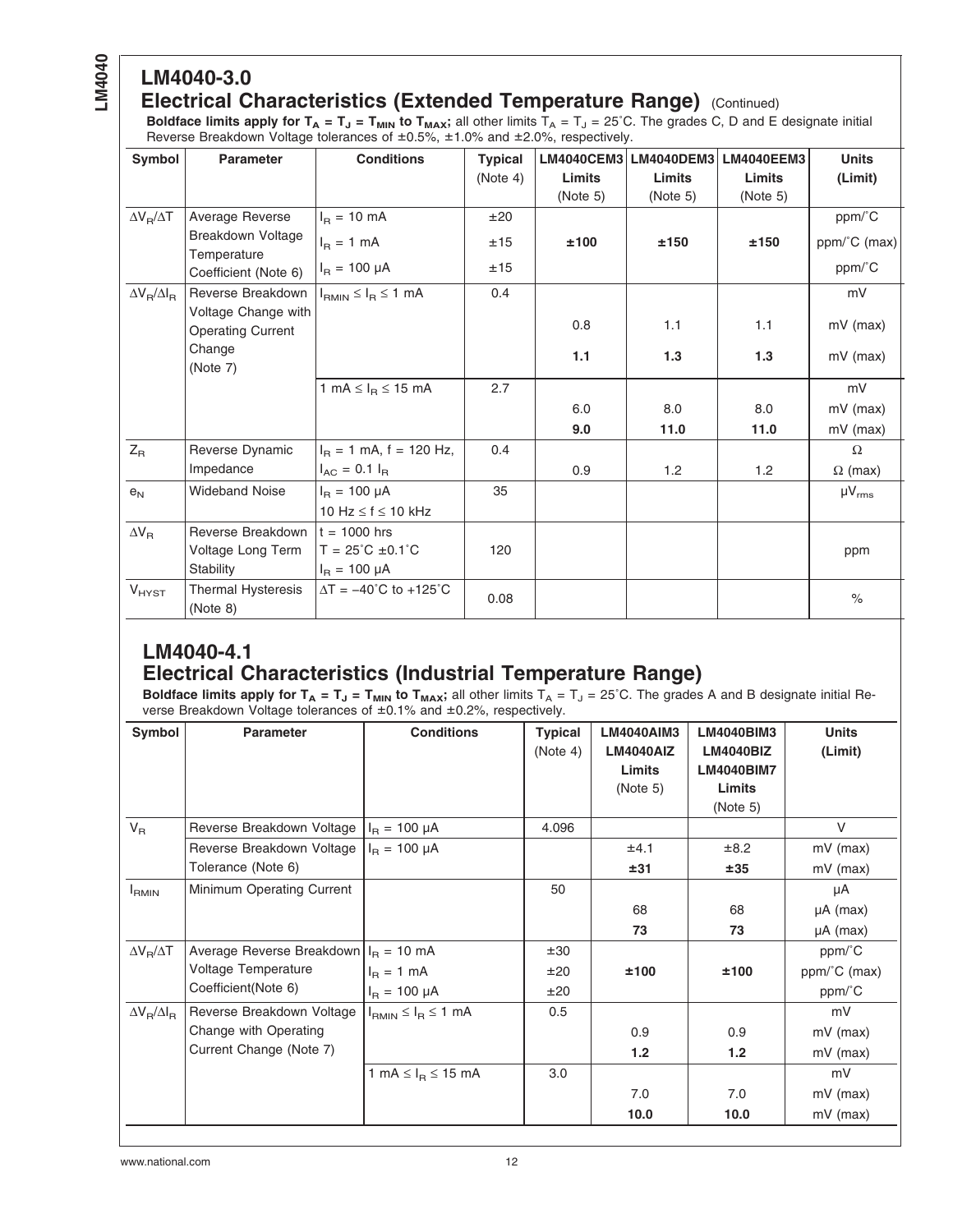#### **LM4040-4.1 Electrical Characteristics (Industrial Temperature Range) (Continued)**

**Boldface limits apply for T<sub>A</sub> = T<sub>J</sub> = T<sub>MIN</sub> to T<sub>MAX</sub>;** all other limits T<sub>A</sub> = T<sub>J</sub> = 25°C. The grades A and B designate initial Reverse Breakdown Voltage tolerances of ±0.1% and ±0.2%, respectively.

| Symbol           | <b>Parameter</b>                      | <b>Conditions</b>                            | <b>Typical</b><br>(Note 4) | LM4040AIM3<br><b>LM4040AIZ</b><br>Limits<br>(Note 5) | <b>LM4040BIM3</b><br><b>LM4040BIZ</b><br><b>LM4040BIM7</b><br>Limits<br>(Note 5) | <b>Units</b><br>(Limit) |
|------------------|---------------------------------------|----------------------------------------------|----------------------------|------------------------------------------------------|----------------------------------------------------------------------------------|-------------------------|
| $Z_{\mathsf{R}}$ | Reverse Dynamic                       | $I_B = 1$ mA, f = 120 Hz,                    | 0.5                        |                                                      |                                                                                  | $\Omega$                |
|                  | Impedance                             | $I_{AC} = 0.1 I_{B}$                         |                            | 1.0                                                  | 1.0                                                                              | $\Omega$ (max)          |
| e <sub>N</sub>   | <b>Wideband Noise</b>                 | $I_{B} = 100 \mu A$                          | 80                         |                                                      |                                                                                  | $\mu V_{rms}$           |
|                  |                                       | 10 Hz $\leq$ f $\leq$ 10 kHz                 |                            |                                                      |                                                                                  |                         |
| $\Delta V_R$     | Reverse Breakdown Voltage             | $t = 1000$ hrs                               | 120                        |                                                      |                                                                                  | ppm                     |
|                  | Long Term Stability                   | $T = 25^{\circ}C \pm 0.1^{\circ}C$           |                            |                                                      |                                                                                  |                         |
|                  |                                       | $I_{B} = 100 \mu A$                          |                            |                                                      |                                                                                  |                         |
| $V_{H YST}$      | <b>Thermal Hysteresis</b><br>(Note 8) | $\Delta T = -40^{\circ}C$ to $+125^{\circ}C$ | 0.08                       |                                                      |                                                                                  | $\%$                    |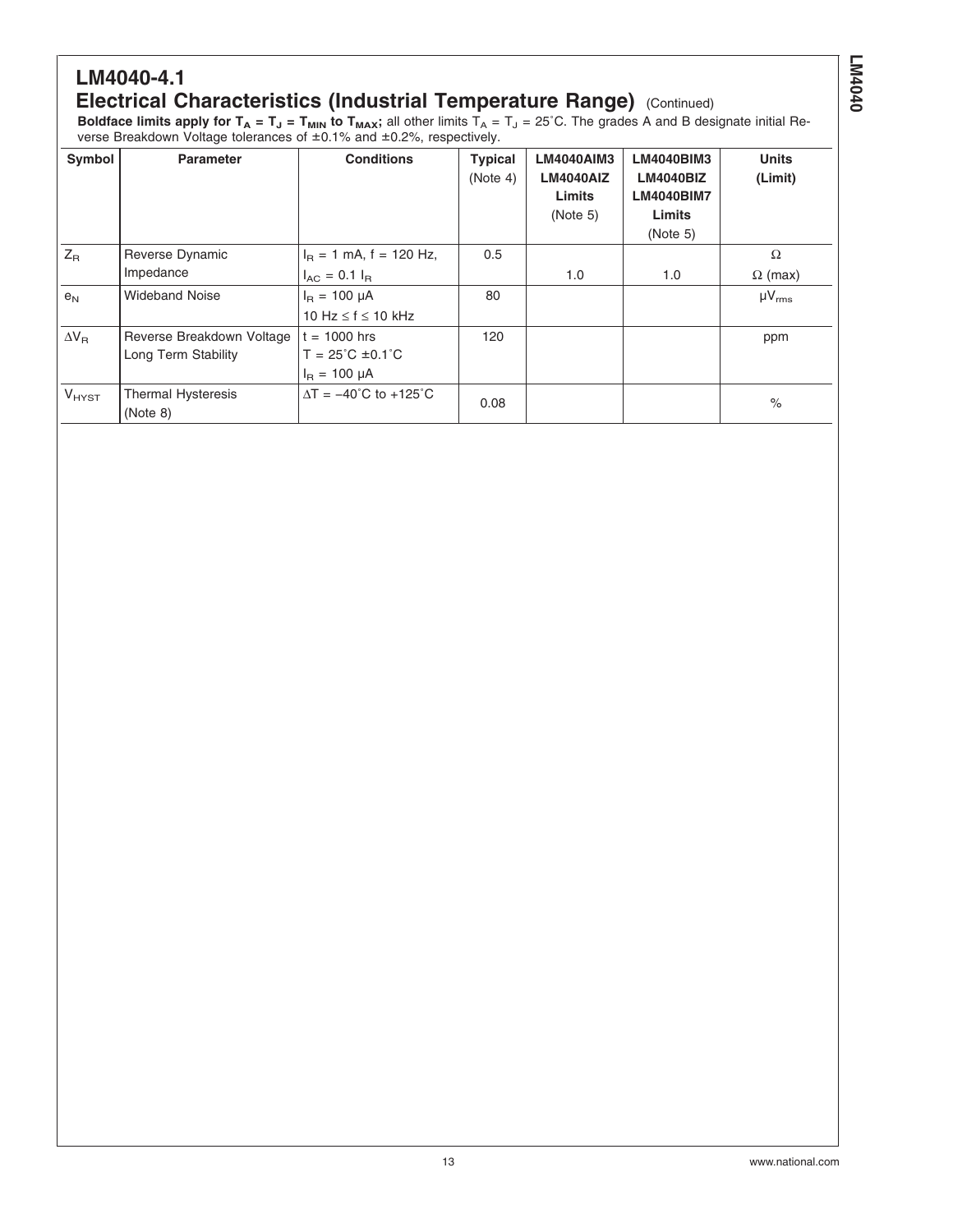#### **LM4040-4.1 Electrical Characteristics (Industrial Temperature Range)**

**Boldface limits apply for T<sub>A</sub> = T<sub>J</sub> = T<sub>MIN</sub> to T<sub>MAX</sub>;** all other limits T<sub>A</sub> = T<sub>J</sub> = 25°C. The grades C and D designate initial Reverse Breakdown Voltage tolerances of ±0.5% and ±1.0%, respectively.

| Symbol                  | <b>Parameter</b>                      | <b>Conditions</b>                                     | <b>Typical</b> | <b>LM4040CIM3</b> | LM4040DIM3        | <b>Units</b>   |
|-------------------------|---------------------------------------|-------------------------------------------------------|----------------|-------------------|-------------------|----------------|
|                         |                                       |                                                       | (Note 4)       | <b>LM4040CIZ</b>  | <b>LM4040BIZ</b>  | (Limit)        |
|                         |                                       |                                                       |                | <b>LM4040CIM7</b> | <b>LM4040DIM7</b> |                |
|                         |                                       |                                                       |                | Limits            | Limits            |                |
|                         |                                       |                                                       |                | (Note 5)          | (Note 5)          |                |
| $V_R$                   | Reverse Breakdown Voltage             | $I_{B} = 100 \mu A$                                   | 4.096          |                   |                   | $\vee$         |
|                         | Reverse Breakdown Voltage             | $I_{\rm B} = 100 \mu A$                               |                | ±20               | ±41               | $mV$ (max)     |
|                         | Tolerance (Note 6)                    |                                                       |                | ±47               | ±81               | mV (max)       |
| $I_{RMIN}$              | Minimum Operating Current             |                                                       | 50             |                   |                   | μA             |
|                         |                                       |                                                       |                | 68                | 73                | $\mu A$ (max)  |
|                         |                                       |                                                       |                | 73                | 78                | $\mu A$ (max)  |
| $\Delta V_B/\Delta T$   | Average Reverse Breakdown             | $I_R = 10 \text{ mA}$                                 | ±30            |                   |                   | ppm/°C         |
|                         | Voltage Temperature                   | $IB = 1 mA$                                           | ±20            | ±100              | ±150              | ppm/°C (max)   |
|                         | Coefficient (Note 6)                  | $I_B = 100 \mu A$                                     | ±20            |                   |                   | ppm/°C         |
| $\Delta V_B/\Delta I_B$ | Reverse Breakdown Voltage             | $I_{\text{RMIN}} \leq I_{\text{R}} \leq 1 \text{ mA}$ | 0.5            |                   |                   | mV             |
|                         | Change with Operating                 |                                                       |                | 0.9               | 1.2               | $mV$ (max)     |
|                         | Current Change (Note 7)               |                                                       |                | $1.2$             | 1.5               | $mV$ (max)     |
|                         |                                       | 1 mA $\leq$ $I_B \leq$ 15 mA                          | 3.0            |                   |                   | mV             |
|                         |                                       |                                                       |                | 7.0               | 9.0               | $mV$ (max)     |
|                         |                                       |                                                       |                | 10.0              | 13.0              | $mV$ (max)     |
| $Z_{\mathsf{R}}$        | Reverse Dynamic                       | $I_B = 1$ mA, f = 120 Hz,                             | 0.5            |                   |                   | $\Omega$       |
|                         | Impedance                             | $I_{AC} = 0.1 I_{B}$                                  |                | 1.0               | 1.3               | $\Omega$ (max) |
| $e_N$                   | <b>Wideband Noise</b>                 | $I_B = 100 \mu A$                                     | 80             |                   |                   | $\mu V_{rms}$  |
|                         |                                       | 10 Hz $\leq$ f $\leq$ 10 kHz                          |                |                   |                   |                |
| $\Delta V_R$            | Reverse Breakdown Voltage             | $t = 1000$ hrs                                        | 120            |                   |                   | ppm            |
|                         | Long Term Stability                   | $T = 25^{\circ}C \pm 0.1^{\circ}C$                    |                |                   |                   |                |
|                         |                                       | $I_R = 100 \mu A$                                     |                |                   |                   |                |
| $V_{HYST}$              | <b>Thermal Hysteresis</b><br>(Note 8) | $\Delta T = -40^{\circ}C$ to +125°C                   | 0.08           |                   |                   | $\%$           |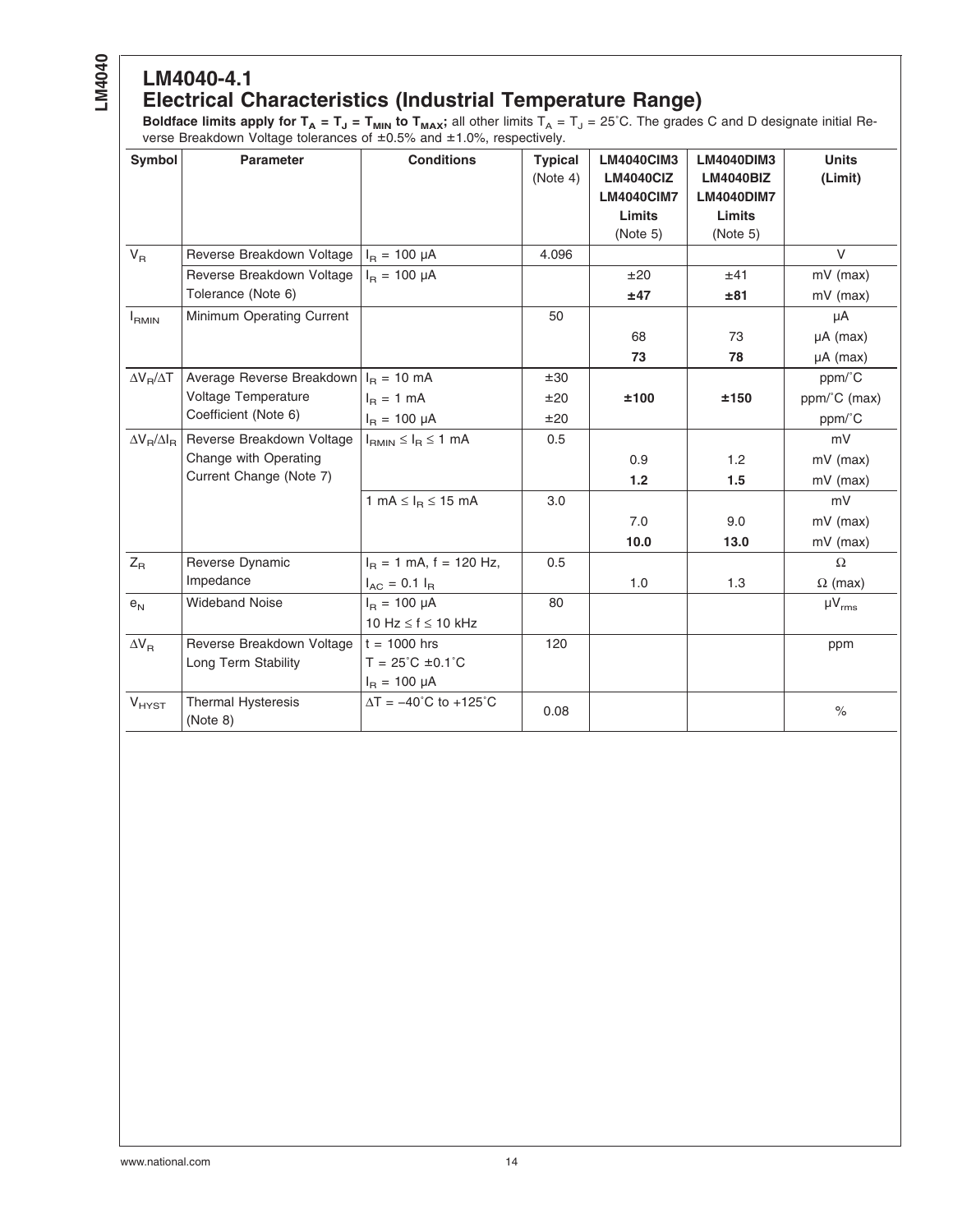#### **LM4040-5.0 Electrical Characteristics (Industrial Temperature Range)**

**Boldface limits apply for T<sub>A</sub> = T<sub>J</sub> = T<sub>MIN</sub> to T<sub>MAX</sub>;** all other limits T<sub>A</sub> = T<sub>J</sub> = 25°C. The grades A and B designate initial Reverse Breakdown Voltage tolerances of ±0.1% and ±0.2%, respectively.

| Symbol                  | <b>Parameter</b>                      | <b>Conditions</b>                                     | <b>Typical</b><br>(Note 4) | <b>LM4040AIM3</b><br><b>LM4040AIZ</b><br>Limits<br>(Note 5) | <b>LM4040BIM3</b><br><b>LM4040BIZ</b><br><b>LM4040BIM7</b><br>Limits<br>(Note 5) | <b>Units</b><br>(Limit) |
|-------------------------|---------------------------------------|-------------------------------------------------------|----------------------------|-------------------------------------------------------------|----------------------------------------------------------------------------------|-------------------------|
| $V_R$                   | Reverse Breakdown Voltage             | $I_B = 100 \mu A$                                     | 5.000                      |                                                             |                                                                                  | V                       |
|                         | Reverse Breakdown Voltage             | $I_B = 100 \mu A$                                     |                            | ±5.0                                                        | ±10                                                                              | $mV$ (max)              |
|                         | Tolerance (Note 6)                    |                                                       |                            | ±38                                                         | ±43                                                                              | mV (max)                |
| $I_{RMIN}$              | Minimum Operating Current             |                                                       | 54                         |                                                             |                                                                                  | μA                      |
|                         |                                       |                                                       |                            | 74                                                          | 74                                                                               | $\mu A$ (max)           |
|                         |                                       |                                                       |                            | 80                                                          | 80                                                                               | $\mu A$ (max)           |
| $\Delta V_R/\Delta T$   | Average Reverse Breakdown             | $I_R = 10 \text{ mA}$                                 | ±30                        |                                                             |                                                                                  | ppm/°C                  |
|                         | Voltage Temperature                   | $I_B = 1$ mA                                          | ±20                        | ±100                                                        | ±100                                                                             | ppm/°C (max)            |
|                         | Coefficient (Note 6)                  | $I_B = 100 \mu A$                                     | ±20                        |                                                             |                                                                                  | ppm/°C                  |
| $\Delta V_R/\Delta I_R$ | Reverse Breakdown Voltage             | $I_{\text{RMIN}} \leq I_{\text{R}} \leq 1 \text{ mA}$ | 0.5                        |                                                             |                                                                                  | mV                      |
|                         | Change with Operating                 |                                                       |                            | 1.0                                                         | 1.0                                                                              | $mV$ (max)              |
|                         | Current Change (Note 7)               |                                                       |                            | 1.4                                                         | 1.4                                                                              | $mV$ (max)              |
|                         |                                       | 1 mA $\leq$ $I_B \leq$ 15 mA                          | 3.5                        |                                                             |                                                                                  | mV                      |
|                         |                                       |                                                       |                            | 8.0                                                         | 8.0                                                                              | $mV$ (max)              |
|                         |                                       |                                                       |                            | 12.0                                                        | 12.0                                                                             | mV (max)                |
| $Z_{\mathsf{R}}$        | Reverse Dynamic                       | $I_B = 1$ mA, f = 120 Hz,                             | 0.5                        |                                                             |                                                                                  | $\Omega$                |
|                         | Impedance                             | $I_{AC} = 0.1 I_{B}$                                  |                            | 1.1                                                         | 1.1                                                                              | $\Omega$ (max)          |
| $e_N$                   | <b>Wideband Noise</b>                 | $I_B = 100 \mu A$                                     | 80                         |                                                             |                                                                                  | $\mu V_{rms}$           |
|                         |                                       | 10 Hz $\leq$ f $\leq$ 10 kHz                          |                            |                                                             |                                                                                  |                         |
| $\Delta V_R$            | Reverse Breakdown Voltage             | $t = 1000$ hrs                                        |                            |                                                             |                                                                                  |                         |
|                         | Long Term Stability                   | $T = 25^{\circ}C \pm 0.1^{\circ}C$                    | 120                        |                                                             |                                                                                  | ppm                     |
|                         |                                       | $I_{\rm B} = 100 \mu A$                               |                            |                                                             |                                                                                  |                         |
| $V_{HYST}$              | <b>Thermal Hysteresis</b><br>(Note 8) | $\Delta T = -40^{\circ}$ C to +125 $^{\circ}$ C       | 0.08                       |                                                             |                                                                                  | $\%$                    |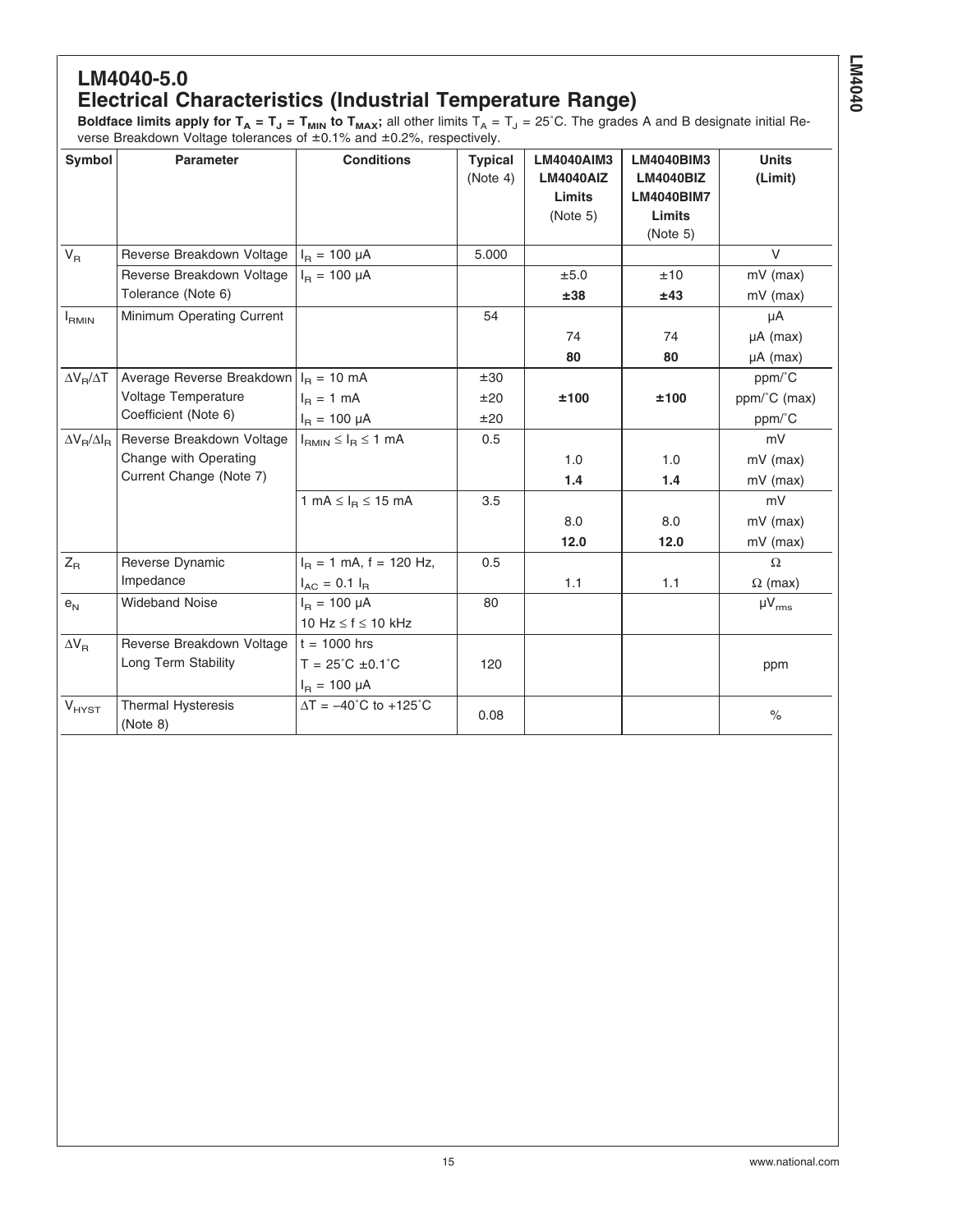#### **LM4040-5.0 Electrical Characteristics (Industrial Temperature Range)**

**Boldface limits apply for T<sub>A</sub> = T<sub>J</sub> = T<sub>MIN</sub> to T<sub>MAX</sub>;** all other limits T<sub>A</sub> = T<sub>J</sub> = 25°C. The grades C and D designate initial Reverse Breakdown Voltage tolerances of ±0.5% and ±1.0%, respectively.

| <b>Symbol</b>           | <b>Parameter</b>               | <b>Conditions</b>                                     | <b>Typical</b> | <b>LM4040CIM3</b><br><b>LM4040ClZ</b> | <b>LM4040DIM3</b><br><b>LM4040BIZ</b> | <b>Units</b>   |
|-------------------------|--------------------------------|-------------------------------------------------------|----------------|---------------------------------------|---------------------------------------|----------------|
|                         |                                |                                                       | (Note 4)       | <b>LM4040CIM7</b>                     | <b>LM4040DIM7</b>                     | (Limit)        |
|                         |                                |                                                       |                | Limits                                | Limits                                |                |
|                         |                                |                                                       |                | (Note 5)                              | (Note 5)                              |                |
| $V_R$                   | Reverse Breakdown Voltage      | $I_{B} = 100 \mu A$                                   | 5.000          |                                       |                                       | $\vee$         |
|                         | Reverse Breakdown Voltage      | $I_B = 100 \mu A$                                     |                | ±25                                   | ±50                                   | $mV$ (max)     |
|                         | Tolerance (Note 6)             |                                                       |                | ±58                                   | ±99                                   | $mV$ (max)     |
| $I_{RMIN}$              | Minimum Operating Current      |                                                       | 54             |                                       |                                       | μA             |
|                         |                                |                                                       |                | 74                                    | 79                                    | $\mu A$ (max)  |
|                         |                                |                                                       |                | 80                                    | 85                                    | $\mu A$ (max)  |
| $\Delta V_B/\Delta T$   | Average Reverse Breakdown      | $I_R = 10 \text{ mA}$                                 | ±30            |                                       |                                       | ppm/°C         |
|                         | Voltage Temperature            | $IB = 1 mA$                                           | ±20            | ±100                                  | ±150                                  | ppm/°C (max)   |
|                         | Coefficient (Note 6)           | $I_B = 100 \mu A$                                     | ±20            |                                       |                                       | ppm/°C         |
| $\Delta V_B/\Delta I_B$ | Reverse Breakdown Voltage      | $I_{\text{RMIN}} \leq I_{\text{R}} \leq 1 \text{ mA}$ | 0.5            |                                       |                                       | mV             |
|                         | Change with Operating          |                                                       |                | 1.0                                   | 1.3                                   | $mV$ (max)     |
|                         | Current Change (Note 7)        |                                                       |                | 1.4                                   | 1.8                                   | $mV$ (max)     |
|                         |                                | 1 mA $\leq$ $I_R \leq$ 15 mA                          | 3.5            |                                       |                                       | mV             |
|                         |                                |                                                       |                | 8.0                                   | 10.0                                  | $mV$ (max)     |
|                         |                                |                                                       |                | 12.0                                  | 15.0                                  | $mV$ (max)     |
| $Z_{\mathsf{R}}$        | Reverse Dynamic                | $I_B = 1$ mA, f = 120 Hz,                             | 0.5            |                                       |                                       | $\Omega$       |
|                         | Impedance                      | $I_{AC} = 0.1 I_{B}$                                  |                | 1.1                                   | 1.5                                   | $\Omega$ (max) |
| $e_N$                   | <b>Wideband Noise</b>          | $I_B = 100 \mu A$                                     | 80             |                                       |                                       | $\mu V_{rms}$  |
|                         |                                | 10 Hz $\leq$ f $\leq$ 10 kHz                          |                |                                       |                                       |                |
| $\Delta V_R$            | Reverse Breakdown Voltage      | $t = 1000$ hrs                                        |                |                                       |                                       |                |
|                         | Long Term Stability            | $T = 25^{\circ}C \pm 0.1^{\circ}C$                    | 120            |                                       |                                       | ppm            |
|                         |                                | $I_R = 100 \mu A$                                     |                |                                       |                                       |                |
| $V_{HYST}$              | Thermal Hysteresis<br>(Note 8) | $\Delta T = -40^{\circ}C$ to +125°C                   | 0.08           |                                       |                                       | $\%$           |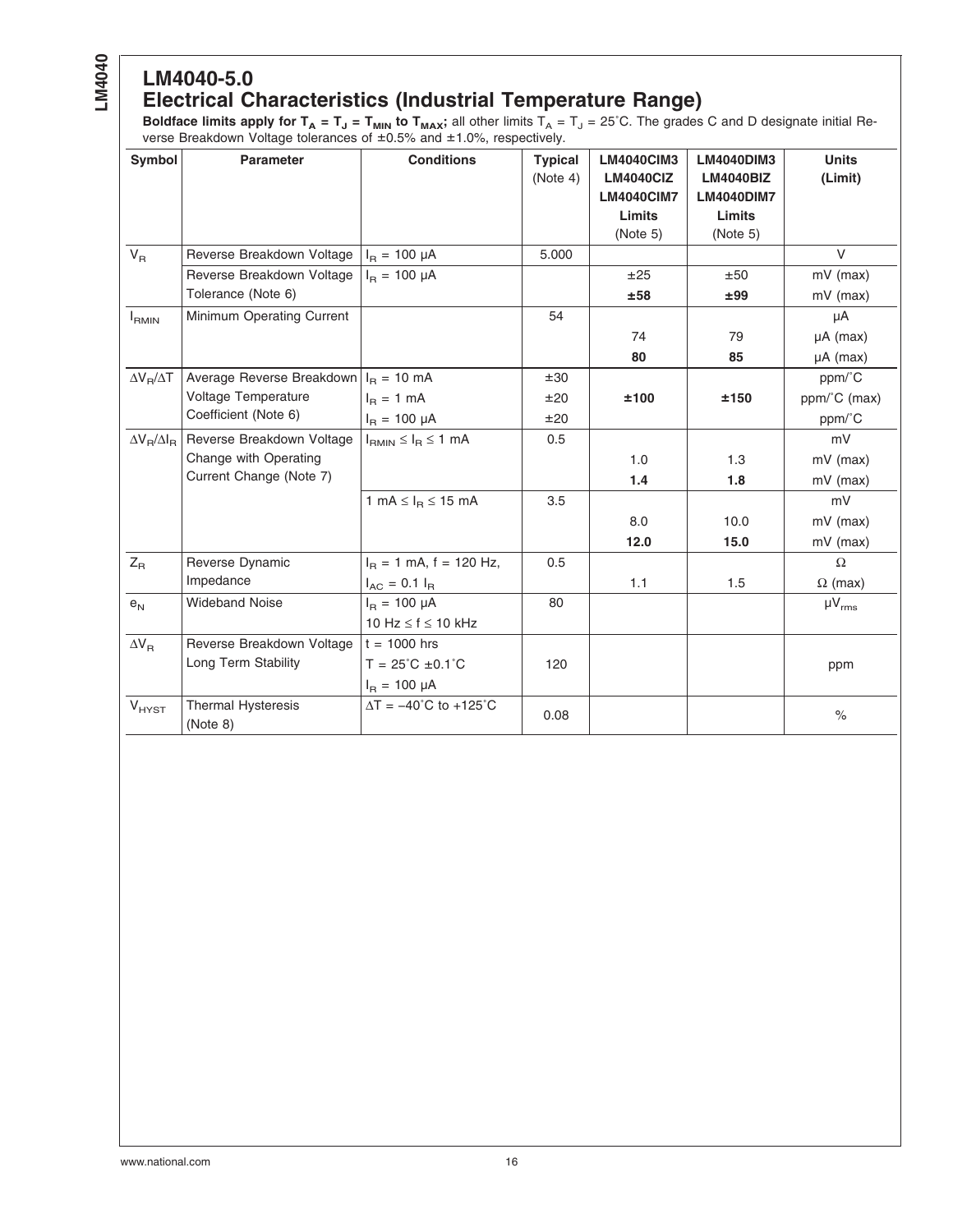#### **LM4040-5.0 Electrical Characteristics (Extended Temperature Range)**

**Boldface limits apply for T<sub>A</sub> = T<sub>J</sub> = T<sub>MIN</sub> to T<sub>MAX</sub>; all other limits T<sub>A</sub> = T<sub>J</sub> = 25°C. The grades C and D designate initial Re**verse Breakdown Voltage tolerances of ±0.5% and ±1.0%, respectively.

| <b>Parameter</b>                                     | <b>Conditions</b>                                         | <b>Typical</b>                                                                                        | <b>LM4040CEM3</b> | <b>LM4040DEM3</b> | <b>Units</b>   |
|------------------------------------------------------|-----------------------------------------------------------|-------------------------------------------------------------------------------------------------------|-------------------|-------------------|----------------|
|                                                      |                                                           |                                                                                                       | <b>Limits</b>     | Limits            | (Limit)        |
|                                                      |                                                           | (Note 4)                                                                                              | (Note 5)          | (Note 5)          |                |
|                                                      |                                                           | 5.000                                                                                                 |                   |                   | $\vee$         |
|                                                      | $I_B = 100 \mu A$                                         |                                                                                                       | ±25               | ±50               | $mV$ (max)     |
| Tolerance(Note 6)                                    |                                                           |                                                                                                       | ±75               | ±125              | $mV$ (max)     |
| Minimum Operating Current                            |                                                           | 54                                                                                                    |                   |                   | μA             |
|                                                      |                                                           |                                                                                                       | 74                | 79                | $\mu A$ (max)  |
|                                                      |                                                           |                                                                                                       | 83                | 88                | $\mu A$ (max)  |
| Average Reverse                                      | $I_B = 10$ mA                                             | ±30                                                                                                   |                   |                   | ppm/°C         |
| Breakdown Voltage                                    | $I_B = 1$ mA                                              | ±20                                                                                                   | ±100              | ±150              | ppm/°C (max)   |
| (Note 6)                                             | $I_B = 100 \mu A$                                         | ±20                                                                                                   |                   |                   | ppm/°C         |
| Reverse Breakdown Voltage<br>$\Delta V_R/\Delta I_R$ | $I_{RMIN} \leq I_R \leq 1$ mA                             | 0.5                                                                                                   |                   |                   | mV             |
| Change with Operating                                |                                                           |                                                                                                       | 1.0               | 1.0               | $mV$ (max)     |
|                                                      |                                                           |                                                                                                       | 1.4               | 1.8               | mV (max)       |
|                                                      | 1 mA $\leq$ $I_R \leq$ 15 mA                              | 3.5                                                                                                   |                   |                   | mV             |
|                                                      |                                                           |                                                                                                       | 8.0               | 8.0               | $mV$ (max)     |
|                                                      |                                                           |                                                                                                       | 12.0              | 15.0              | mV (max)       |
| Reverse Dynamic                                      | $I_R = 1$ mA, f = 120 Hz, $I_{AC} =$                      | 0.5                                                                                                   |                   |                   | $\Omega$       |
| Impedance                                            | $0.1 I_B$                                                 |                                                                                                       | 1.1               | 1.1               | $\Omega$ (max) |
| <b>Wideband Noise</b>                                | $I_B = 100 \mu A$                                         | 80                                                                                                    |                   |                   | $\mu V_{rms}$  |
|                                                      | 10 Hz $\leq$ f $\leq$ 10 kHz                              |                                                                                                       |                   |                   |                |
| Reverse Breakdown Voltage                            |                                                           |                                                                                                       |                   |                   |                |
| Long Term Stability                                  | $T = 25^{\circ}C \pm 0.1^{\circ}C$                        | 120                                                                                                   |                   |                   | ppm            |
|                                                      | $I_{B} = 100 \mu A$                                       |                                                                                                       |                   |                   |                |
| <b>Thermal Hysteresis</b><br>(Note 8)                | $\Delta T = -40^{\circ}C$ to +125°C                       | 0.08                                                                                                  |                   |                   | $\%$           |
|                                                      | <b>Temperature Coefficient</b><br>Current Change (Note 7) | Reverse Breakdown Voltage $ I_{\text{B}}  = 100 \mu A$<br>Reverse Breakdown Voltage<br>$t = 1000$ hrs |                   |                   |                |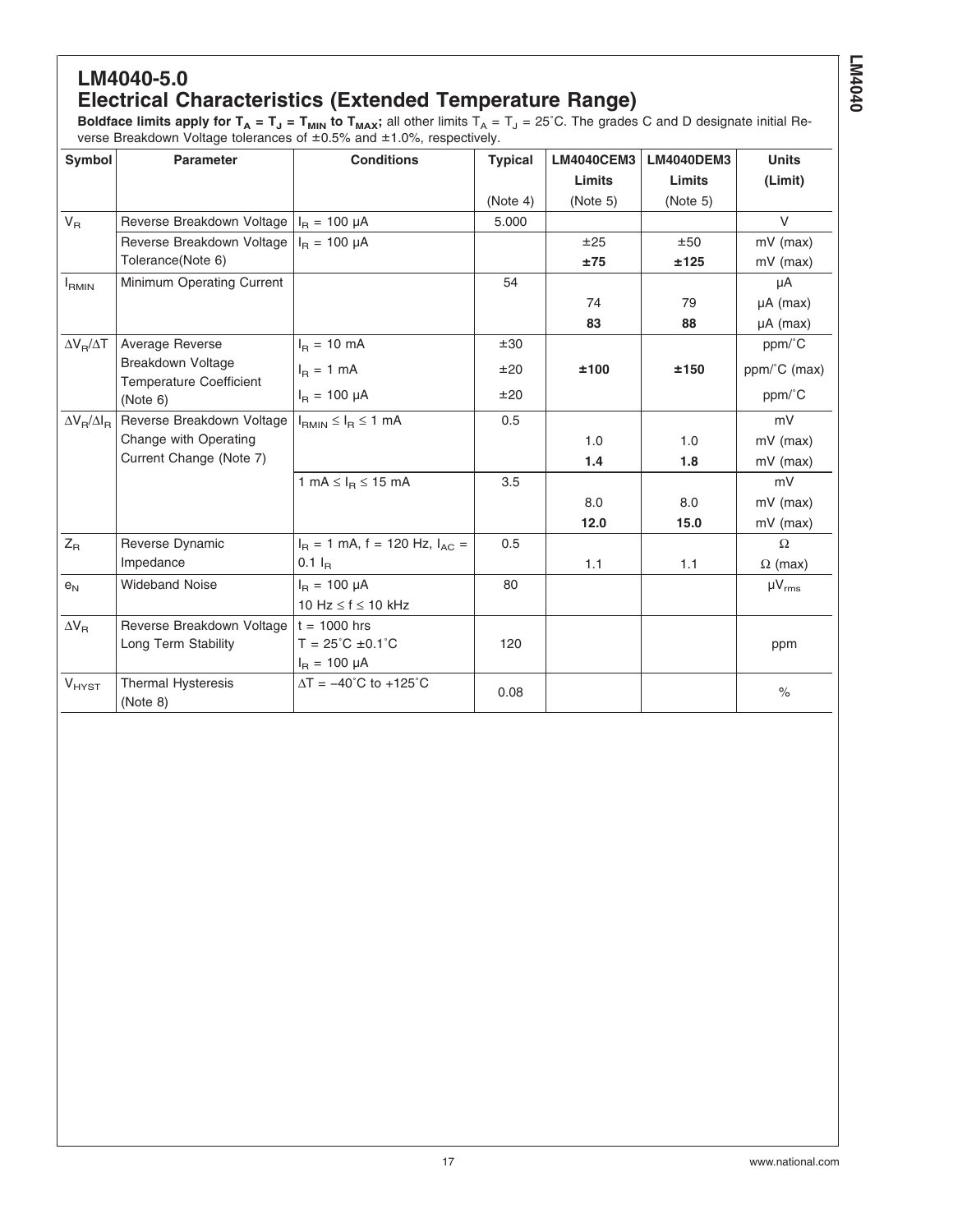# **LM4040-8.2**

#### **Electrical Characteristics (Industrial Temperature Range)**

**Boldface limits apply for T<sub>A</sub> = T<sub>J</sub> = T<sub>MIN</sub> to T<sub>MAX</sub>;** all other limits T<sub>A</sub> = T<sub>J</sub> = 25°C. The grades A and B designate initial Reverse Breakdown Voltage tolerances of ±0.1% and ±0.2%, respectively.

| Symbol                  | <b>Parameter</b>                                          | <b>Conditions</b>                            | <b>Typical</b><br>(Note 4) | <b>LM4040AIM3</b><br><b>LM4040AIZ</b><br>Limits<br>(Note 5) | <b>LM4040BIM3</b><br><b>LM4040BIZ</b><br>Limits<br>(Note 5) | <b>Units</b><br>(Limit) |
|-------------------------|-----------------------------------------------------------|----------------------------------------------|----------------------------|-------------------------------------------------------------|-------------------------------------------------------------|-------------------------|
| $V_{\rm R}$             | Reverse Breakdown Voltage                                 | $I_{\rm B} = 150 \mu A$                      | 8.192                      |                                                             |                                                             | $\vee$                  |
|                         | Reverse Breakdown Voltage                                 | $I_{\rm B} = 150 \mu A$                      |                            | ±8.2                                                        | ±16                                                         | $mV$ (max)              |
|                         | Tolerance (Note 6)                                        |                                              |                            | ±61                                                         | ±70                                                         | $mV$ (max)              |
| $I_{RMIN}$              | Minimum Operating Current                                 |                                              | 67                         |                                                             |                                                             | μA                      |
|                         |                                                           |                                              |                            | 91                                                          | 91                                                          | $\mu A$ (max)           |
|                         |                                                           |                                              |                            | 95                                                          | 95                                                          | $\mu A$ (max)           |
| $\Delta V_B/\Delta T$   | Average Reverse Breakdown $ I_{\text{B}} = 10 \text{ mA}$ |                                              | ±40                        |                                                             |                                                             | ppm/°C                  |
|                         | Voltage Temperature                                       | $I_B = 1$ mA                                 | ±20                        | ±100                                                        | ±100                                                        | ppm/°C (max)            |
|                         | Coefficient(Note 6)                                       | $I_{\rm B} = 150 \mu A$                      | ±20                        |                                                             |                                                             | ppm/°C                  |
| $\Delta V_R/\Delta I_R$ | Reverse Breakdown Voltage                                 | $I_{RMIN} \leq I_R \leq 1$ mA                | 0.6                        |                                                             |                                                             | mV                      |
|                         | Change with Operating                                     |                                              |                            | 1.3                                                         | 1.3                                                         | $mV$ (max)              |
|                         | Current Change (Note 7)                                   |                                              |                            | 2.5                                                         | 2.5                                                         | $mV$ (max)              |
|                         |                                                           | 1 mA $\leq$ $I_R \leq$ 15 mA                 | 7.0                        |                                                             |                                                             | mV                      |
|                         |                                                           |                                              |                            | 10.0                                                        | 10.0                                                        | $mV$ (max)              |
|                         |                                                           |                                              |                            | 18.0                                                        | 18.0                                                        | mV (max)                |
| $Z_{\rm R}$             | Reverse Dynamic                                           | $I_B = 1$ mA, f = 120 Hz,                    | 0.6                        |                                                             |                                                             | $\Omega$                |
|                         | Impedance                                                 | $I_{AC}$ = 0.1 $I_{B}$                       |                            | 1.5                                                         | 1.5                                                         | $\Omega$ (max)          |
| e <sub>N</sub>          | <b>Wideband Noise</b>                                     | $I_B = 150 \mu A$                            | 130                        |                                                             |                                                             | $\mu V_{rms}$           |
|                         |                                                           | 10 Hz $\leq$ f $\leq$ 10 kHz                 |                            |                                                             |                                                             |                         |
| $\Delta V_B$            | Reverse Breakdown Voltage                                 | $t = 1000$ hrs                               |                            |                                                             |                                                             |                         |
|                         | Long Term Stability                                       | $T = 25^{\circ}C \pm 0.1^{\circ}C$           | 120                        |                                                             |                                                             | ppm                     |
|                         |                                                           | $I_B = 150 \mu A$                            |                            |                                                             |                                                             |                         |
| $V_{HYST}$              | Thermal Hysteresis<br>(Note 8)                            | $\Delta T = -40^{\circ}C$ to $+125^{\circ}C$ | 0.08                       |                                                             |                                                             | $\frac{1}{\sqrt{2}}$    |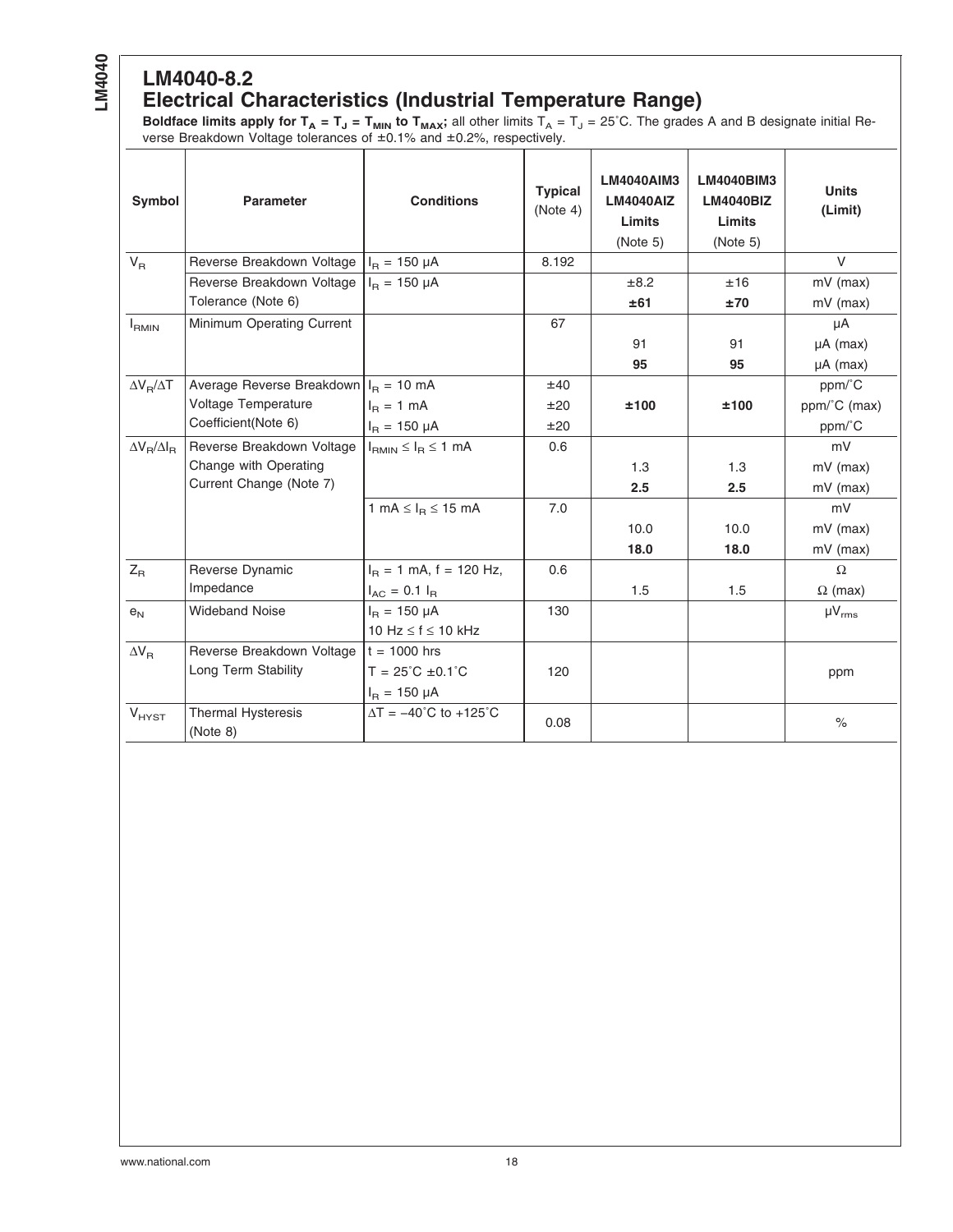#### **LM4040-8.2 Electrical Characteristics (Industrial Temperature Range)**

**Boldface limits apply for T<sub>A</sub> = T<sub>J</sub> = T<sub>MIN</sub> to T<sub>MAX</sub>; all other limits T<sub>A</sub> = T<sub>J</sub> = 25°C. The grades C and D designate initial Re**verse Breakdown Voltage tolerances of ±0.5% and ±1.0%, respectively.

| Symbol                  | <b>Parameter</b>                        | <b>Conditions</b>                             | <b>Typical</b><br>(Note 4) | LM4040CIM3<br><b>LM4040ClZ</b><br>Limits<br>(Note 5) | LM4040DIM3<br>LM4040DIZ<br>Limits<br>(Note 5) | <b>Units</b><br>(Limit) |
|-------------------------|-----------------------------------------|-----------------------------------------------|----------------------------|------------------------------------------------------|-----------------------------------------------|-------------------------|
| $V_{B}$                 | Reverse Breakdown Voltage               | $I_{\rm B} = 150 \mu A$                       | 8.192                      |                                                      |                                               | $\vee$                  |
|                         | Reverse Breakdown Voltage               | $I_{\rm B} = 150 \mu A$                       |                            | ±41                                                  | ±82                                           | $mV$ (max)              |
|                         | Tolerance (Note 6)                      |                                               |                            | ±94                                                  | ±162                                          | $mV$ (max)              |
| $I_{RMIN}$              | Minimum Operating Current               |                                               | 67                         |                                                      |                                               | μA                      |
|                         |                                         |                                               |                            | 91                                                   | 96                                            | $\mu A$ (max)           |
|                         |                                         |                                               |                            | 95                                                   | 100                                           | $\mu A$ (max)           |
| $\Delta V_B/\Delta T$   | Average Reverse Breakdown $I_R = 10$ mA |                                               | ±40                        |                                                      |                                               | ppm/°C                  |
|                         | Voltage Temperature                     | $I_B = 1$ mA                                  | ±20                        | ±100                                                 | ±150                                          | ppm/°C (max)            |
|                         | Coefficient (Note 6)                    | $I_R = 150 \mu A$                             | ±20                        |                                                      |                                               | ppm/°C                  |
| $\Delta V_B/\Delta I_B$ | Reverse Breakdown Voltage               | $I_{RMIN} \leq I_R \leq 1$ mA                 | 0.6                        |                                                      |                                               | mV                      |
|                         | Change with Operating                   |                                               |                            | 1.3                                                  | 1.7                                           | $mV$ (max)              |
|                         | Current Change (Note 7)                 |                                               |                            | 2.5                                                  | 3.0                                           | $mV$ (max)              |
|                         |                                         | 1 mA $\leq$ $I_R \leq$ 15 mA                  | 7.0                        |                                                      |                                               | mV                      |
|                         |                                         |                                               |                            | 10.0                                                 | 15.0                                          | mV (max)                |
|                         |                                         |                                               |                            | 18.0                                                 | 24.0                                          | $mV$ (max)              |
| $Z_{R}$                 | Reverse Dynamic                         | $I_B = 1$ mA, f = 120 Hz,                     | 0.6                        |                                                      |                                               | $\Omega$                |
|                         | Impedance                               | $I_{AC} = 0.1 I_{B}$                          |                            | 1.5                                                  | 1.9                                           | $\Omega$ (max)          |
| e <sub>N</sub>          | <b>Wideband Noise</b>                   | $I_{\rm B} = 150 \mu A$                       | 130                        |                                                      |                                               | $\mu V_{rms}$           |
|                         |                                         | 10 Hz $\leq$ f $\leq$ 10 kHz                  |                            |                                                      |                                               |                         |
| $\Delta V_B$            | Reverse Breakdown Voltage               | $t = 1000$ hrs                                |                            |                                                      |                                               |                         |
|                         | Long Term Stability                     | $T = 25^{\circ}C \pm 0.1^{\circ}C$            | 120                        |                                                      |                                               | ppm                     |
|                         |                                         | $I_{\rm B} = 150 \mu A$                       |                            |                                                      |                                               |                         |
| $V_{HYST}$              | <b>Thermal Hysteresis</b><br>(Note 8)   | $\Delta T = -40^{\circ}C$ to +125 $^{\circ}C$ | 0.08                       |                                                      |                                               | $\frac{1}{2}$           |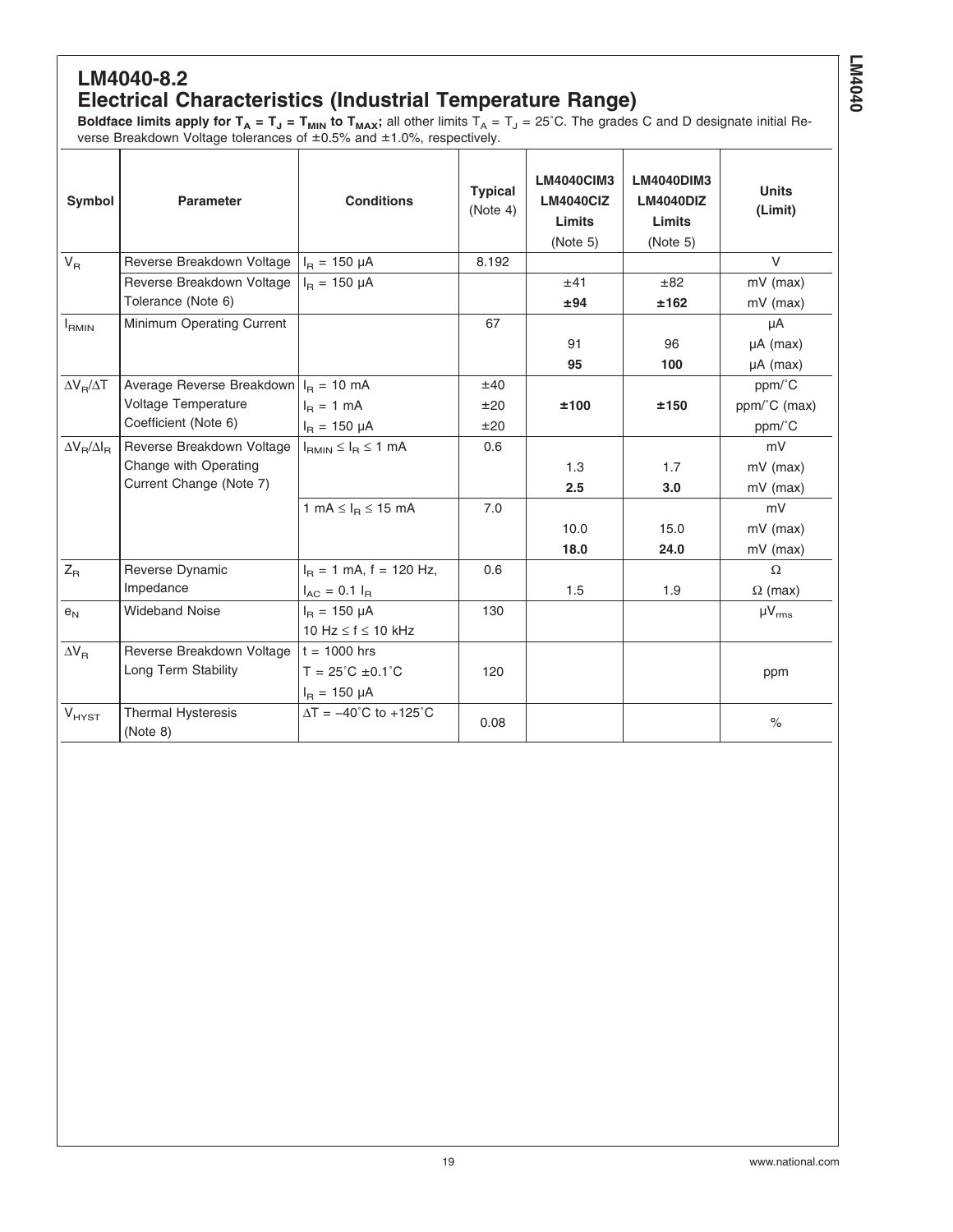# **LM4040-10.0**

#### **Electrical Characteristics (Industrial Temperature Range)**

**Boldface limits apply for T<sub>A</sub> = T<sub>J</sub> = T<sub>MIN</sub> to T<sub>MAX</sub>;** all other limits T<sub>A</sub> = T<sub>J</sub> = 25°C. The grades A and B designate initial Reverse Breakdown Voltage tolerances of ±0.1% and ±0.2%, respectively.

| Symbol                  | <b>Parameter</b>                       | <b>Conditions</b>                   | <b>Typical</b><br>(Note 4) | <b>LM4040AIM3</b><br><b>LM4040AIZ</b><br>Limits<br>(Note 5) | <b>LM4040BIM3</b><br><b>LM4040BIZ</b><br>Limits<br>(Note 5) | <b>Units</b><br>(Limit) |
|-------------------------|----------------------------------------|-------------------------------------|----------------------------|-------------------------------------------------------------|-------------------------------------------------------------|-------------------------|
| $V_{\rm R}$             | Reverse Breakdown Voltage              | $I_{\rm B} = 150 \mu A$             | 10.00                      |                                                             |                                                             | $\vee$                  |
|                         | Reverse Breakdown Voltage              | $I_{\rm B} = 150 \mu A$             |                            | ±10                                                         | ±20                                                         | $mV$ (max)              |
|                         | Tolerance (Note 6)                     |                                     |                            | ±75                                                         | ±85                                                         | $mV$ (max)              |
| $I_{RMIN}$              | Minimum Operating Current              |                                     | 75                         |                                                             |                                                             | μA                      |
|                         |                                        |                                     |                            | 100                                                         | 100                                                         | $\mu A$ (max)           |
|                         |                                        |                                     |                            | 103                                                         | 103                                                         | $\mu A$ (max)           |
| $\Delta V_B/\Delta T$   | Average Reverse Breakdown $IR = 10$ mA |                                     | ±40                        |                                                             |                                                             | ppm/°C                  |
|                         | Voltage Temperature                    | $I_B = 1$ mA                        | ±20                        | ±100                                                        | ±100                                                        | ppm/°C (max)            |
|                         | Coefficient (Note 6)                   | $I_{\rm B} = 150 \mu A$             | ±20                        |                                                             |                                                             | ppm/°C                  |
| $\Delta V_R/\Delta I_R$ | Reverse Breakdown Voltage              | $I_{RMIN} \leq I_R \leq 1$ mA       | 0.8                        |                                                             |                                                             | mV                      |
|                         | Change with Operating                  |                                     |                            | 1.5                                                         | 1.5                                                         | $mV$ (max)              |
|                         | Current Change (Note 7)                |                                     |                            | 3.5                                                         | 3.5                                                         | $mV$ (max)              |
|                         |                                        | 1 mA $\leq$ $I_R \leq$ 15 mA        | 8.0                        |                                                             |                                                             | mV                      |
|                         |                                        |                                     |                            | 12.0                                                        | 12.0                                                        | $mV$ (max)              |
|                         |                                        |                                     |                            | 23.0                                                        | 23.0                                                        | mV (max)                |
| $Z_{\rm R}$             | Reverse Dynamic                        | $I_B = 1$ mA, f = 120 Hz,           | 0.7                        |                                                             |                                                             | $\Omega$                |
|                         | Impedance                              | $I_{AC}$ = 0.1 $I_{B}$              |                            | 1.7                                                         | 1.7                                                         | $\Omega$ (max)          |
| e <sub>N</sub>          | <b>Wideband Noise</b>                  | $I_B = 150 \mu A$                   | 180                        |                                                             |                                                             | $\mu V_{rms}$           |
|                         |                                        | 10 Hz $\leq$ f $\leq$ 10 kHz        |                            |                                                             |                                                             |                         |
| $\Delta V_B$            | Reverse Breakdown Voltage              | $t = 1000$ hrs                      |                            |                                                             |                                                             |                         |
|                         | Long Term Stability                    | $T = 25^{\circ}C \pm 0.1^{\circ}C$  | 120                        |                                                             |                                                             | ppm                     |
|                         |                                        | $I_B = 150 \mu A$                   |                            |                                                             |                                                             |                         |
| $V_{HYST}$              | Thermal Hysteresis<br>(Note 8)         | $\Delta T = -40^{\circ}C$ to +125°C | 0.08                       |                                                             |                                                             | $\frac{1}{2}$           |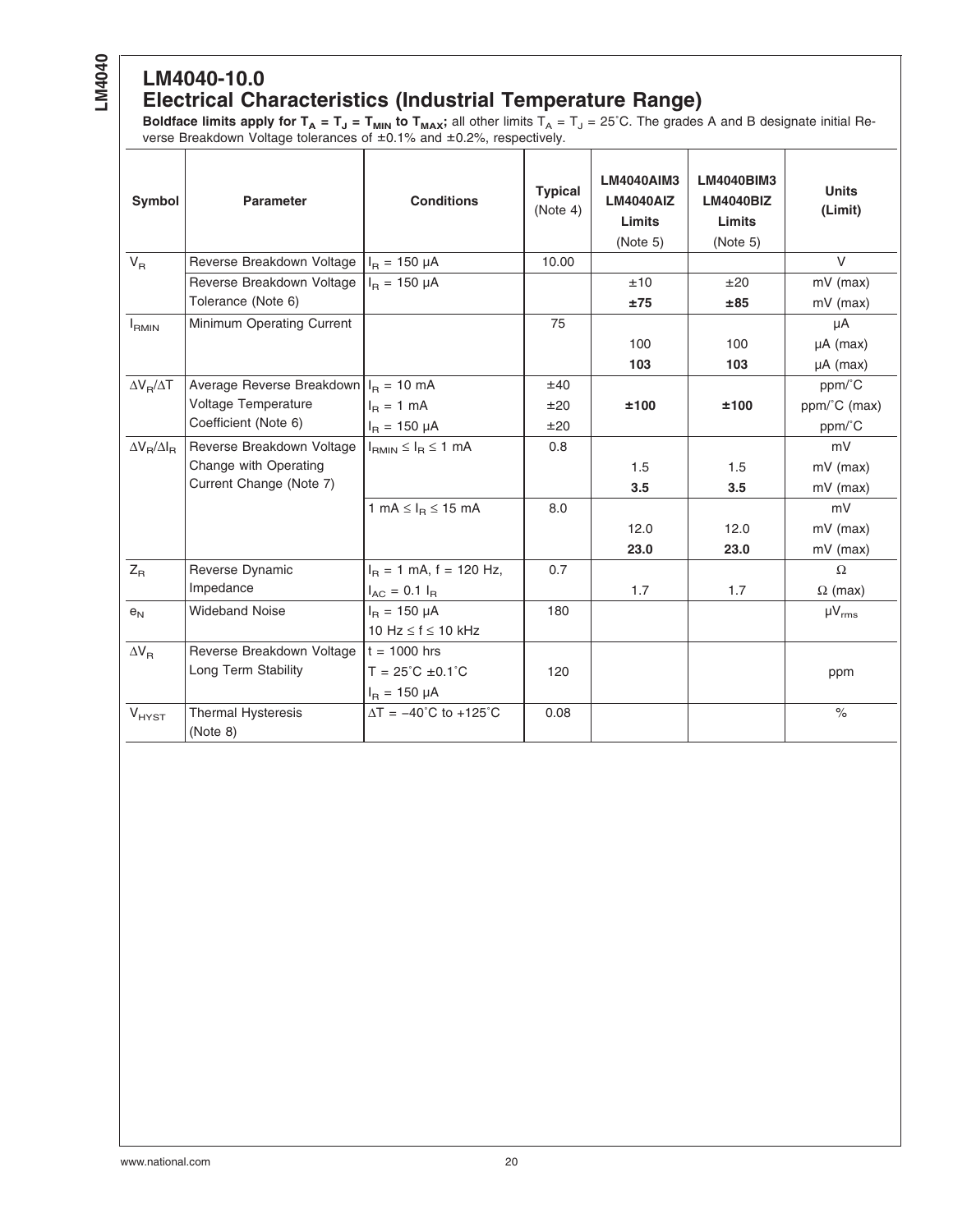#### **LM4040-10.0 Electrical Characteristics (Industrial Temperature Range)**

**Boldface limits apply for T<sub>A</sub> = T<sub>J</sub> = T<sub>MIN</sub> to T<sub>MAX</sub>; all other limits T<sub>A</sub> = T<sub>J</sub> = 25°C. The grades C and D designate initial Re**verse Breakdown Voltage tolerances of ±0.5% and ±1.0%, respectively.

| Symbol                  | <b>Parameter</b>                                          | <b>Conditions</b>                   | <b>Typical</b><br>(Note 4) | <b>LM4040CIM3</b><br><b>LM4040CIZ</b><br>Limits<br>(Note 5) | <b>LM4040DIM3</b><br>LM4040DIZ<br>Limits<br>(Note 5) | <b>Units</b><br>(Limit) |
|-------------------------|-----------------------------------------------------------|-------------------------------------|----------------------------|-------------------------------------------------------------|------------------------------------------------------|-------------------------|
| $V_{R}$                 | Reverse Breakdown Voltage $ I_{\text{B}}  = 150 \mu A$    |                                     | 10.00                      |                                                             |                                                      | $\vee$                  |
|                         | Reverse Breakdown Voltage                                 | $I_{\rm B} = 150 \mu A$             |                            | ±50                                                         | ±100                                                 | $mV$ (max)              |
|                         | Tolerance (Note 6)                                        |                                     |                            | ±115                                                        | ±198                                                 | $mV$ (max)              |
| $I_{RMIN}$              | Minimum Operating Current                                 |                                     | 75                         |                                                             |                                                      | μA                      |
|                         |                                                           |                                     |                            | 100                                                         | 110                                                  | µA (max)                |
|                         |                                                           |                                     |                            | 103                                                         | 113                                                  | $\mu A$ (max)           |
| $\Delta V_B/\Delta T$   | Average Reverse Breakdown $ I_{\text{B}} = 10 \text{ mA}$ |                                     | ±40                        |                                                             |                                                      | ppm/°C                  |
|                         | Voltage Temperature                                       | $I_B = 1$ mA                        | ±20                        | ±100                                                        | ±150                                                 | ppm/°C (max)            |
|                         | Coefficient (Note 6)                                      | $I_R = 150 \mu A$                   | ±20                        |                                                             |                                                      | ppm/°C                  |
| $\Delta V_B/\Delta I_B$ | Reverse Breakdown Voltage                                 | $I_{RMIN} \leq I_R \leq 1$ mA       | 0.8                        |                                                             |                                                      | mV                      |
|                         | Change with Operating                                     |                                     |                            | 1.5                                                         | 2.0                                                  | $mV$ (max)              |
|                         | Current Change (Note 7)                                   |                                     |                            | 3.5                                                         | 4.0                                                  | mV (max)                |
|                         |                                                           | 1 mA $\leq$ $I_B \leq$ 15 mA        | 8.0                        |                                                             |                                                      | mV                      |
|                         |                                                           |                                     |                            | 12.0                                                        | 18.0                                                 | $mV$ (max)              |
|                         |                                                           |                                     |                            | 23.0                                                        | 29.0                                                 | $mV$ (max)              |
| $Z_{\mathsf{R}}$        | Reverse Dynamic                                           | $I_B = 1$ mA, f = 120 Hz,           | 0.7                        |                                                             |                                                      | $\Omega$                |
|                         | Impedance                                                 | $I_{AC} = 0.1 I_{B}$                |                            | 1.7                                                         | 2.3                                                  | $\Omega$ (max)          |
| e <sub>N</sub>          | <b>Wideband Noise</b>                                     | $I_B = 150 \mu A$                   | 180                        |                                                             |                                                      |                         |
|                         |                                                           | 10 Hz $\leq$ f $\leq$ 10 kHz        |                            |                                                             |                                                      | $\mu V_{rms}$           |
| $\Delta V_R$            | Reverse Breakdown Voltage                                 | $t = 1000$ hrs                      |                            |                                                             |                                                      |                         |
|                         | Long Term Stability                                       | $T = 25^{\circ}C \pm 0.1^{\circ}C$  | 120                        |                                                             |                                                      | ppm                     |
|                         |                                                           | $I_R = 150 \mu A$                   |                            |                                                             |                                                      |                         |
| $V_{HYST}$              | <b>Thermal Hysteresis</b><br>(Note 8)                     | $\Delta T = -40^{\circ}C$ to +125°C | 0.08                       |                                                             |                                                      | $\frac{1}{2}$           |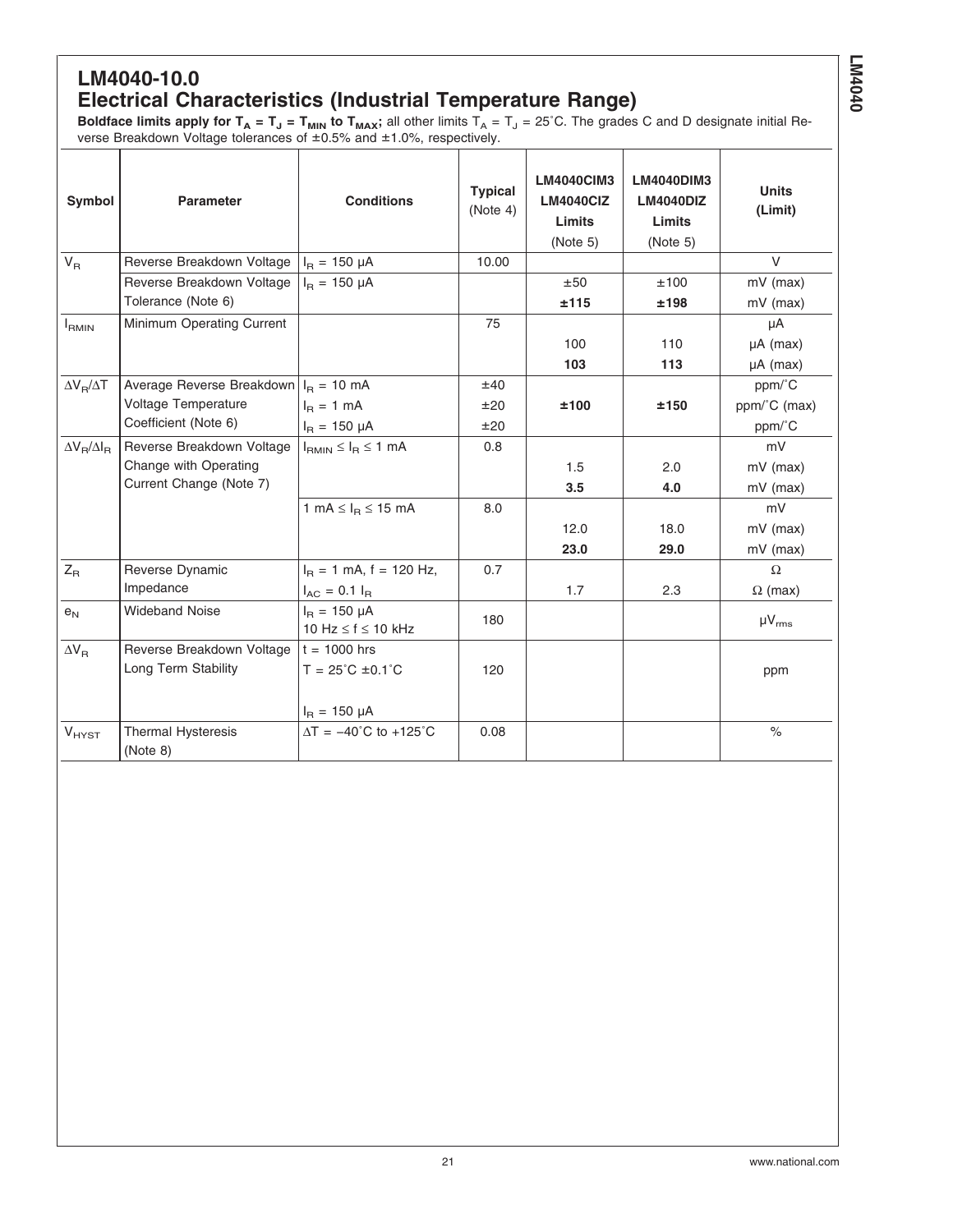#### <span id="page-21-0"></span>**Electrical Characteristics(Notes)**

**Note 1:** Absolute Maximum Ratings indicate limits beyond which damage to the device may occur. Operating Ratings indicate conditions for which the device is functional, but do not guarantee specific performance limits. For guaranteed specifications and test conditions, see the Electrical Characteristics. The guaranteed specifications apply only for the test conditions listed. Some performance characteristics may degrade when the device is not operated under the listed test conditions.

**Note 2:** The maximum power dissipation must be derated at elevated temperatures and is dictated by T<sub>Jmax</sub> (maximum junction temperature), θ<sub>JA</sub> (junction to ambient thermal resistance), and T<sub>A</sub> (ambient temperature). The maximum allowable power dissipation at any temperature is PD<sub>max</sub> = (T<sub>Jmax</sub> - T<sub>A</sub>)/θ<sub>JA</sub> or the number given in the Absolute Maximum Ratings, whichever is lower. For the LM4040,  $T_{Jmax}$  = 125°C, and the typical thermal resistance  $(\theta_{JA})$ , when board mounted, is 326˚C/W for the SOT-23 package, and 180˚C/W with 0.4" lead length and 170˚C/W with 0.125" lead length for the TO-92 package and 415˚C/W for the SC70 Package.

**Note 3:** The human body model is a 100 pF capacitor discharged through a 1.5 kΩ resistor into each pin. The machine model is a 200 pF capacitor discharged directly into each pin.

**Note 4:** Typicals are at  $T_1 = 25^\circ \text{C}$  and represent most likely parametric norm.

**Note 5:** Limits are 100% production tested at 25˚C. Limits over temperature are guaranteed through correlation using Statistical Quality Control (SQC) methods. The limits are used to calculate National's AOQL.

**Note 6:** The boldface (over-temperature) limit for Reverse Breakdown Voltage Tolerance is defined as the room temperature Reverse Breakdown Voltage Tolerance ±[(ΔV<sub>R</sub>/ΔT)(max∆T)(V<sub>R</sub>)]. Where, ΔV<sub>R</sub>/ΔT is the V<sub>R</sub> temperature coefficient, max∆T is the maximum difference in temperature from the reference point of 25°C to  $T_{MIN}$  or  $T_{MAX}$ , and  $V_R$  is the reverse breakdown voltage. The total over-temperature tolerance for the different grades in the industrial temperature range where  $max\Delta T = 65^{\circ}C$  is shown below:

> A-grade:  $\pm 0.75\% = \pm 0.1\% \pm 100$  ppm/ $\degree$ C x 65 $\degree$ C B-grade:  $\pm 0.85\% = \pm 0.2\% \pm 100$  ppm/°C x 65°C C-grade:  $\pm 1.15\% = \pm 0.5\% \pm 100$  ppm/°C x 65°C D-grade:  $\pm 1.98\% = \pm 1.0\% \pm 150$  ppm/°C x 65°C E-grade:  $\pm 2.98\% = \pm 2.0\% \pm 150$  ppm/°C x 65°C

The total over-temperature tolerance for the different grades in the exteded temperature range where max ∆T = 100 ℃ is shown below:

C-grade:  $\pm 1.5\% = \pm 0.5\% \pm 100$  ppm/°C x 100°C D-grade:  $\pm 2.5\% = \pm 1.0\% \pm 150$  ppm/°C x 100°C E-grade:  $\pm 3.5\% = \pm 2.0\% \pm 150$  ppm/°C x 100°C

Therefore, as an example, the A-grade LM4040-2.5 has an over-temperature Reverse Breakdown Voltage tolerance of ±2.5V x 0.75% = ±19 mV.

**Note 7:** Load regulation is measured on pulse basis from no load to the specified load current. Output changes due to die temperature change must be taken into account separately.

**Note 8:** Thermal hysteresis is defined as the difference in voltage measured at +25˚C after cycling to temperature -40˚C and the 25˚C measurement after cycling to temperature +125˚C.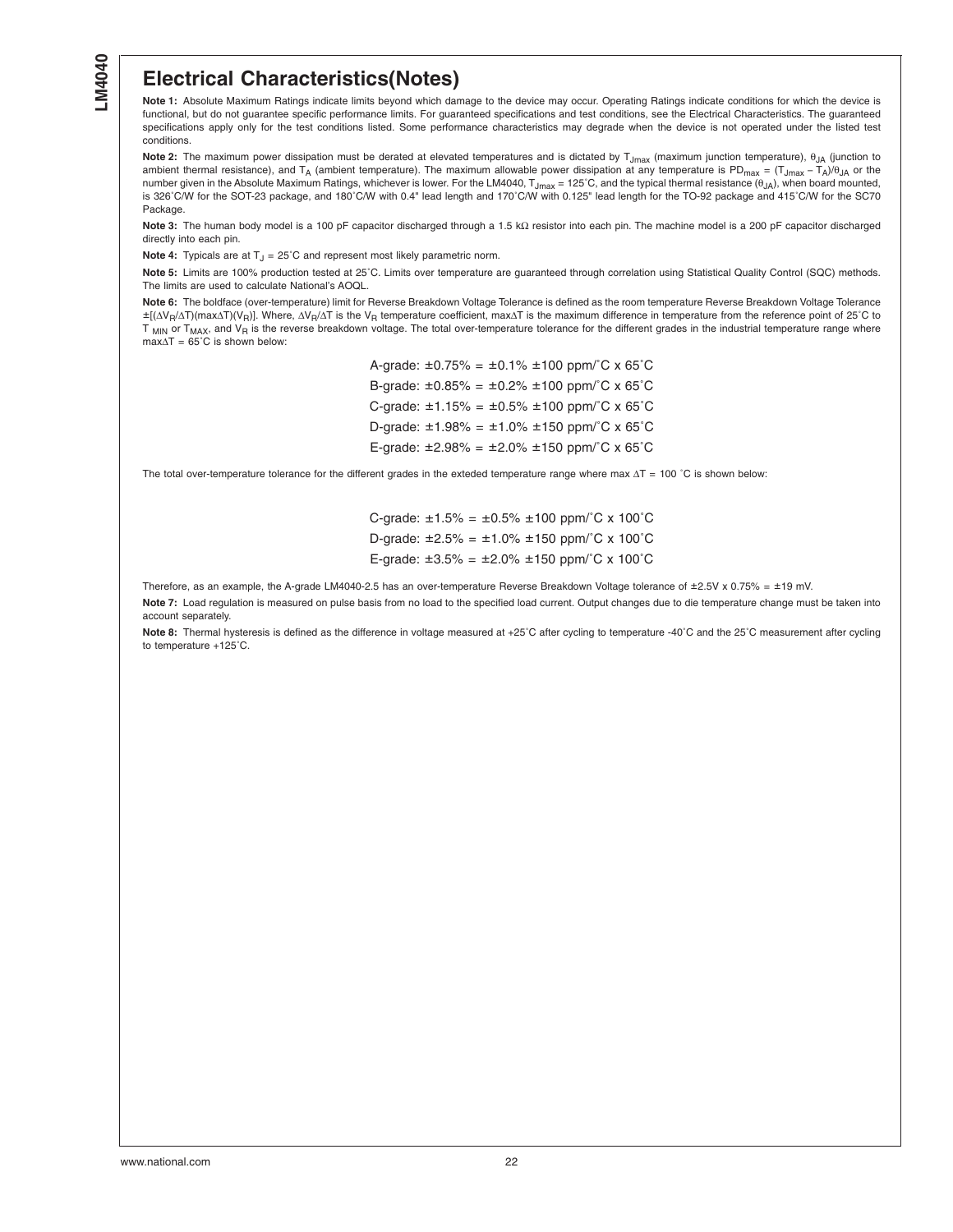#### **Typical Performance Characteristics**

**Temperature Drift for Different Average Temperature Coefficient**



#### **Output Impedance vs Frequency Community Community Reverse Characteristics and**



**Noise Voltage vs Frequency**



#### **Output Impedance vs Frequency**



**Minimum Operating Current**

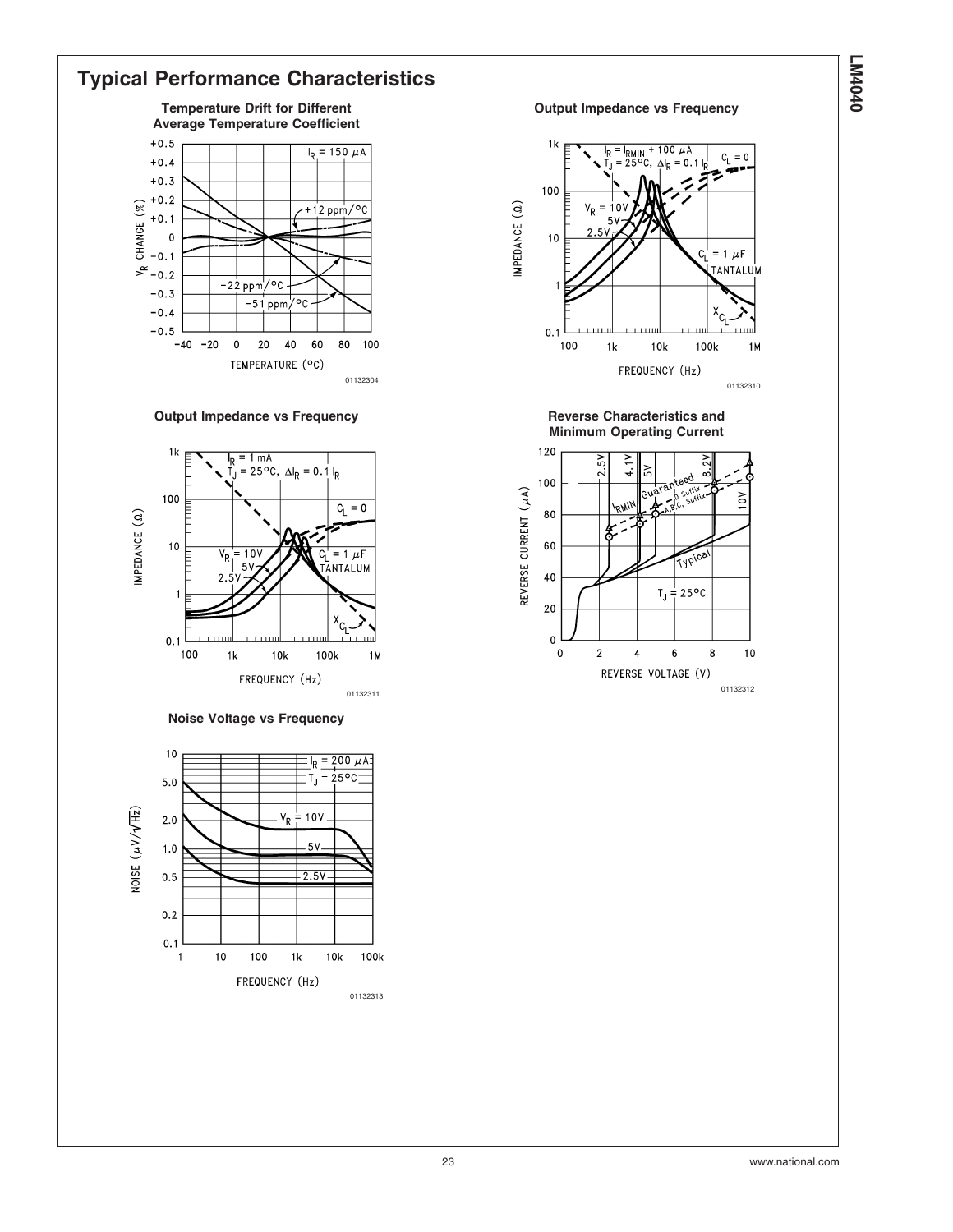

www.national.com 24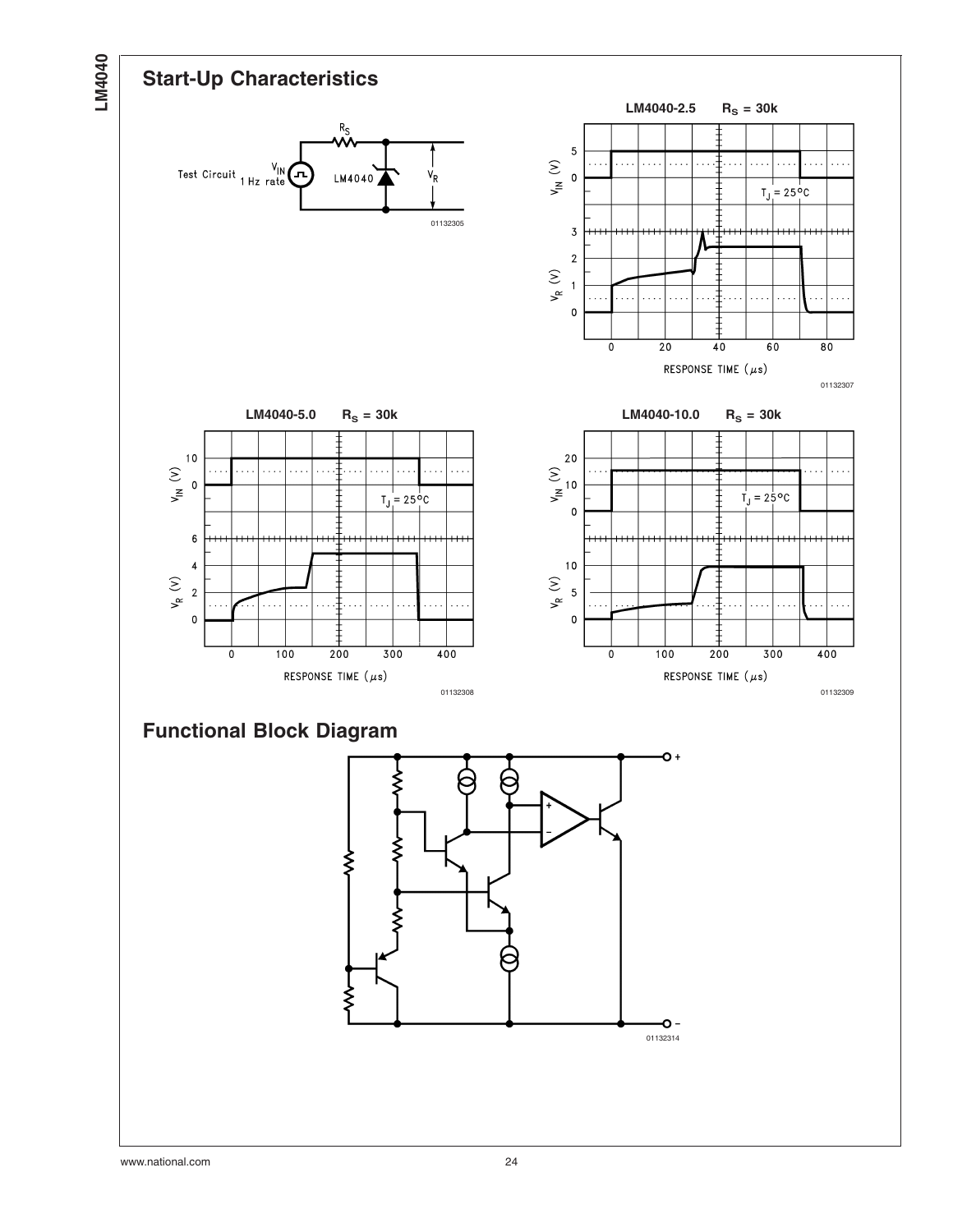#### **Applications Information**

The LM4040 is a precision micro-power curvature-corrected bandgap shunt voltage reference. For space critical applications, the LM4040 is available in the sub-miniature SOT-23 and SC70 surface-mount package. The LM4040 has been designed for stable operation without the need of an external capacitor connected between the "+" pin and the "−" pin. If, however, a bypass capacitor is used, the LM4040 remains stable. Reducing design effort is the availability of several fixed reverse breakdown voltages: 2.048V, 2.500V, 3.000V, 4.096V, 5.000V, 6.000, 8.192V, and 10.000V. The minimum operating current increases from 60 µA for the LM4040- 2.048 and LM4040-2.5 to 100 µA for the LM4040-10.0. All versions have a maximum operating current of 15 mA.

LM4040s in the SOT-23 packages have a parasitic Schottky diode between pin 2 (−) and pin 3 (Die attach interface contact). Therefore, pin 3 of the SOT-23 package must be left floating or connected to pin 2.

LM4040s in the SC70 have a parasitic Schottky diode between pin 1 (−) and pin 2 (Die attach interface contact). Therefore, pin 2 must be left floating or connected to pin1.

The 4.096V version allows single +5V 12-bit ADCs or DACs to operate with an LSB equal to 1 mV. For 12-bit ADCs or DACs that operate on supplies of 10V or greater, the 8.192V version gives 2 mV per LSB.

The typical thermal hysteresis specification is defined as the change in +25˚C voltage measured after thermal cycling.

#### **Typical Applications**

The device is thermal cycled to temperature -40˚C and then measured at 25˚C. Next the device is thermal cycled to temperature +125˚C and again measured at 25˚C. The resulting  $V_{\text{OUT}}$  delta shift between the 25°C measurements is thermal hysteresis. Thermal hysteresis is common in precision references and is induced by thermal-mechanical package stress. Changes in environmental storage temperature, operating temperature and board mounting temperature are all factors that can contribute to thermal hysteresis.

In a conventional shunt regulator application (*Figure 1*) , an external series resistor  $(R<sub>S</sub>)$  is connected between the supply voltage and the LM4040.  $R<sub>S</sub>$  determines the current that flows through the load  $(I_L)$  and the LM4040  $(I_O)$ . Since load current and supply voltage may vary,  $R<sub>S</sub>$  should be small enough to supply at least the minimum acceptable  $I_Q$  to the LM4040 even when the supply voltage is at its minimum and the load current is at its maximum value. When the supply voltage is at its maximum and  $I_1$  is at its minimum,  $R_S$  should be large enough so that the current flowing through the LM4040 is less than 15 mA.

 $R<sub>S</sub>$  is determined by the supply voltage, (V<sub>S</sub>), the load and operating current,  $(I_L \text{ and } I_Q)$ , and the LM4040's reverse breakdown voltage,  $V_{\text{B}}$ .

$$
R_S = \frac{V_S - V_R}{I_L + I_Q}
$$



**FIGURE 1. Shunt Regulator**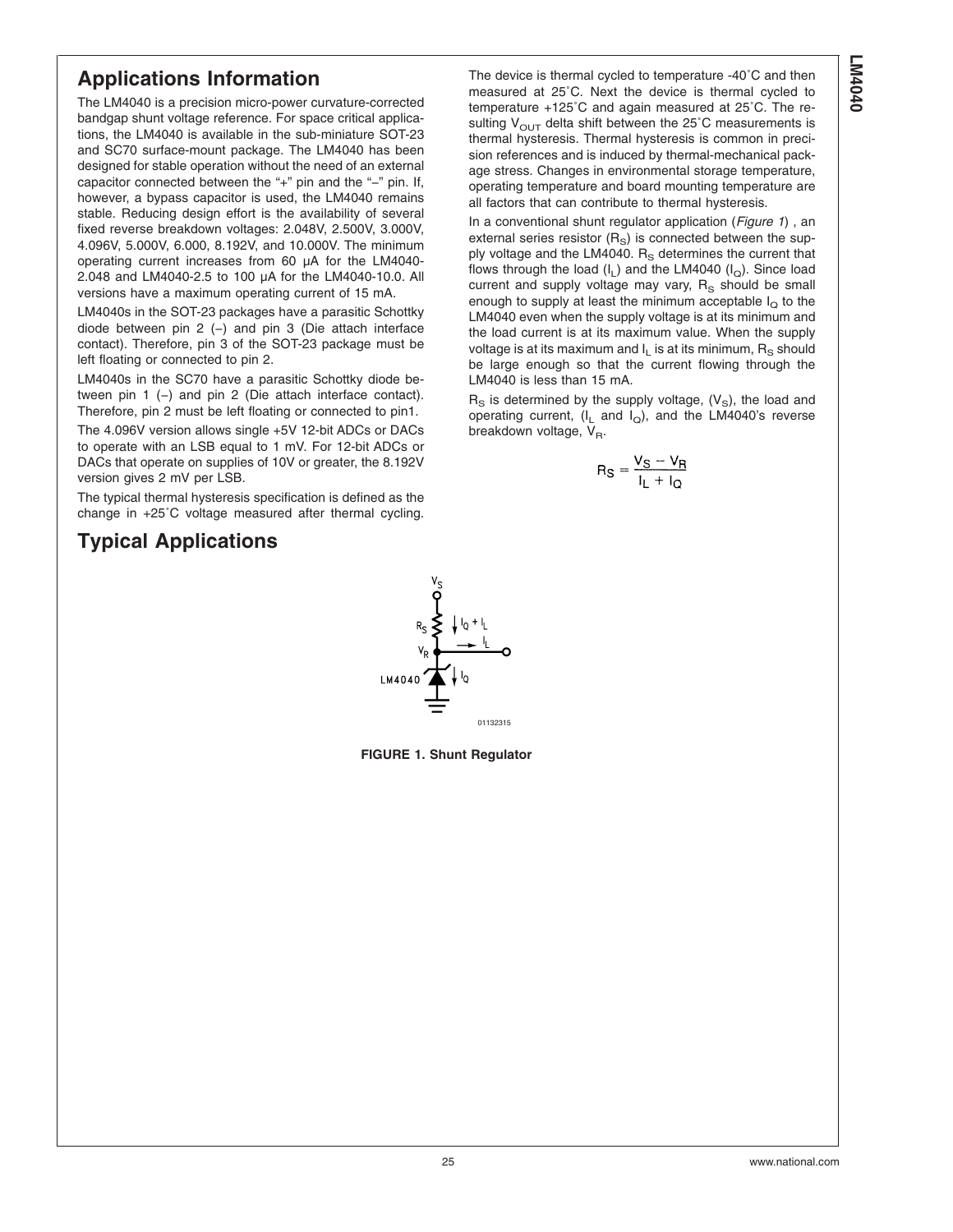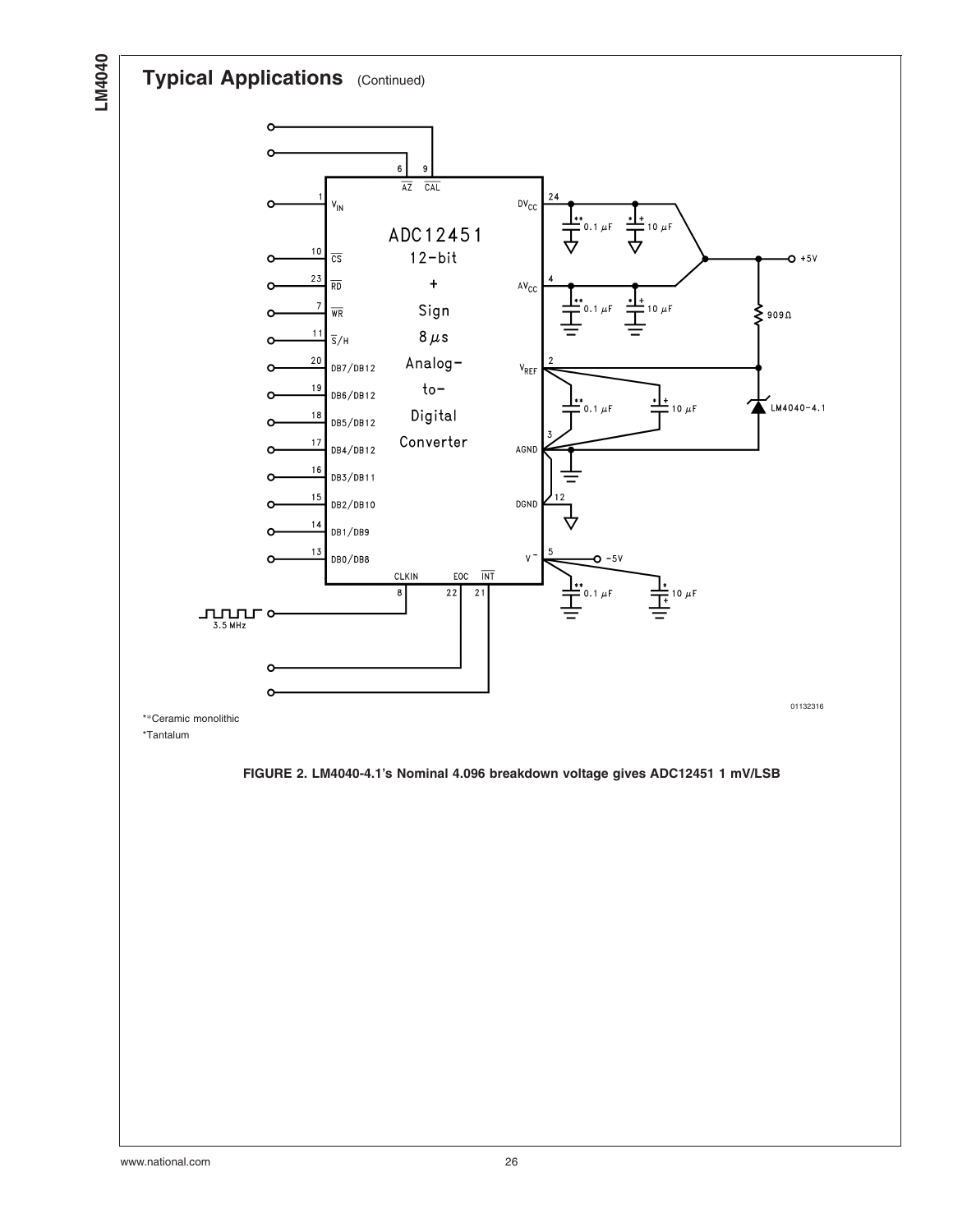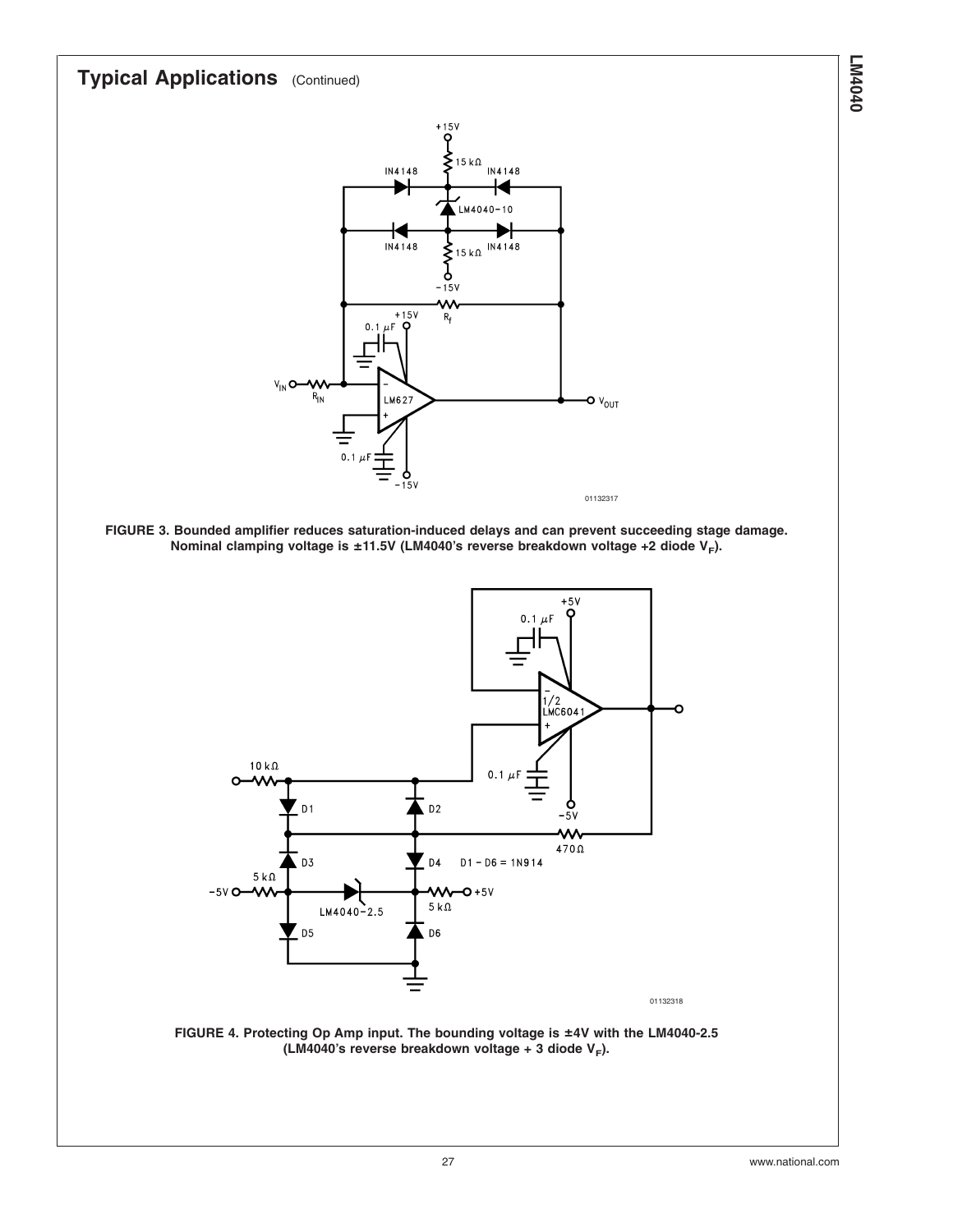## **Typical Applications** (Continued)

**LM4040**



**FIGURE 5. Precision ±4.096V Reference**





$$
^{\ast}I_{OUT}=\frac{2.5V}{R2}
$$

#### **FIGURE 6. Precision 1 µA to 1 mA Current Sources**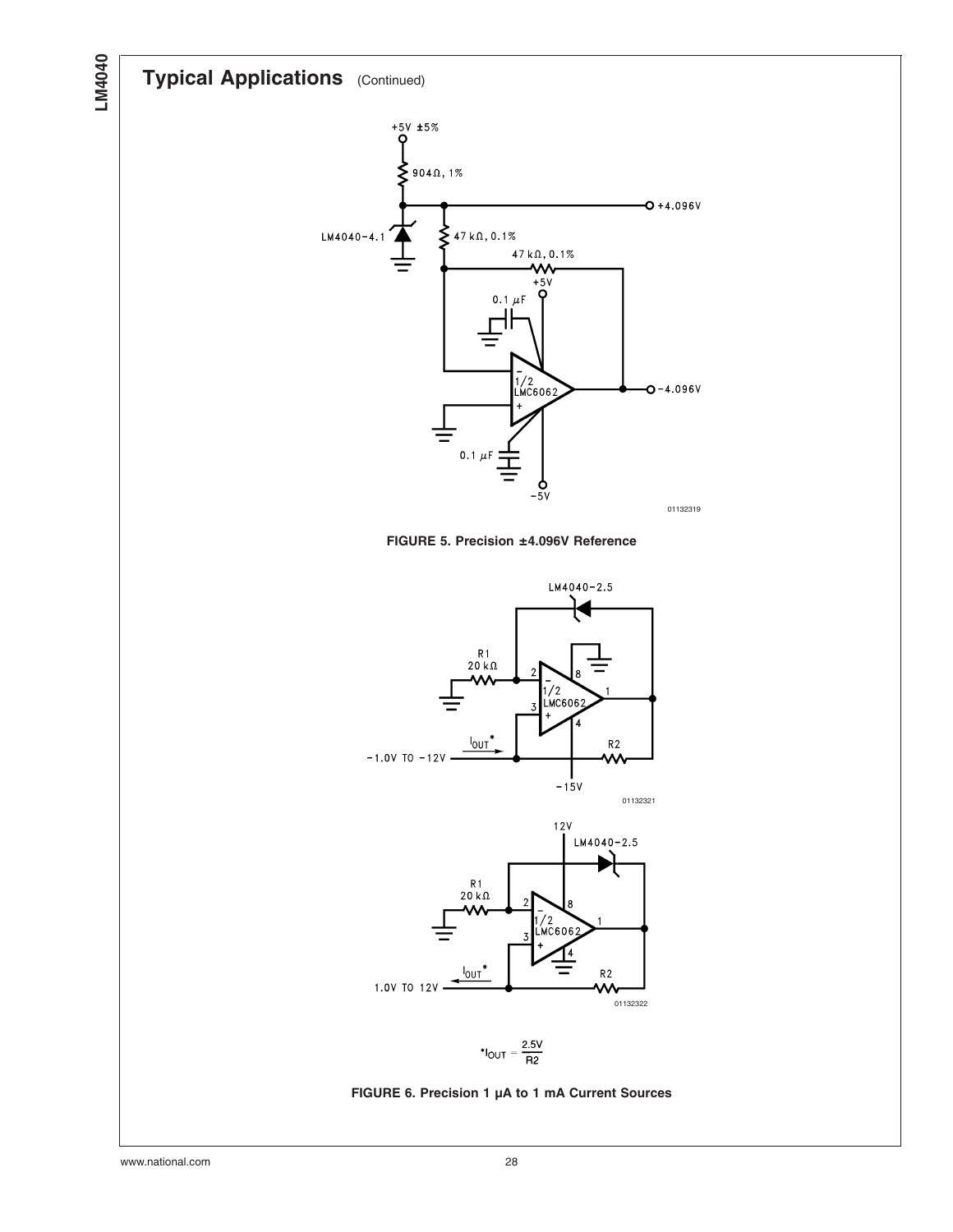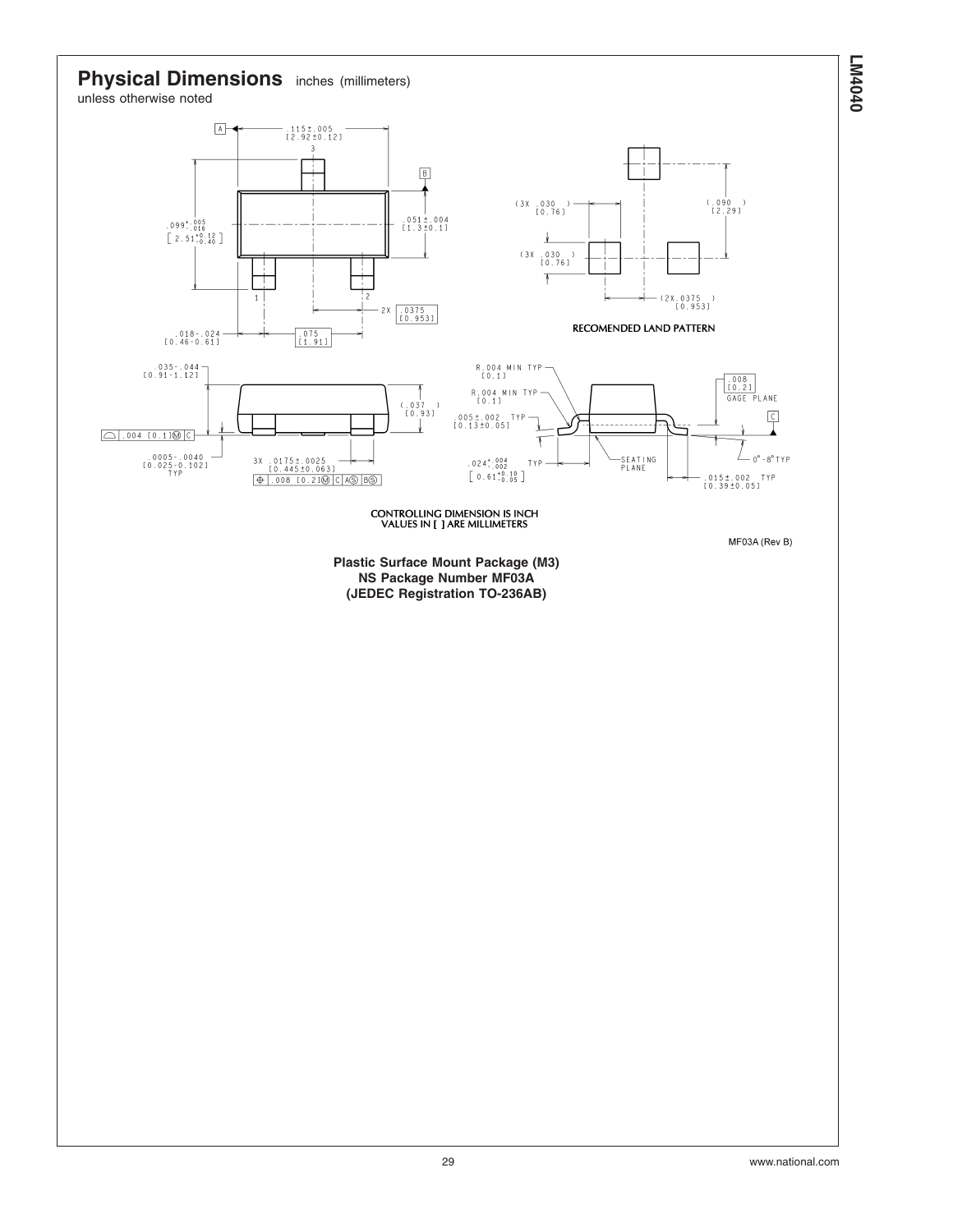